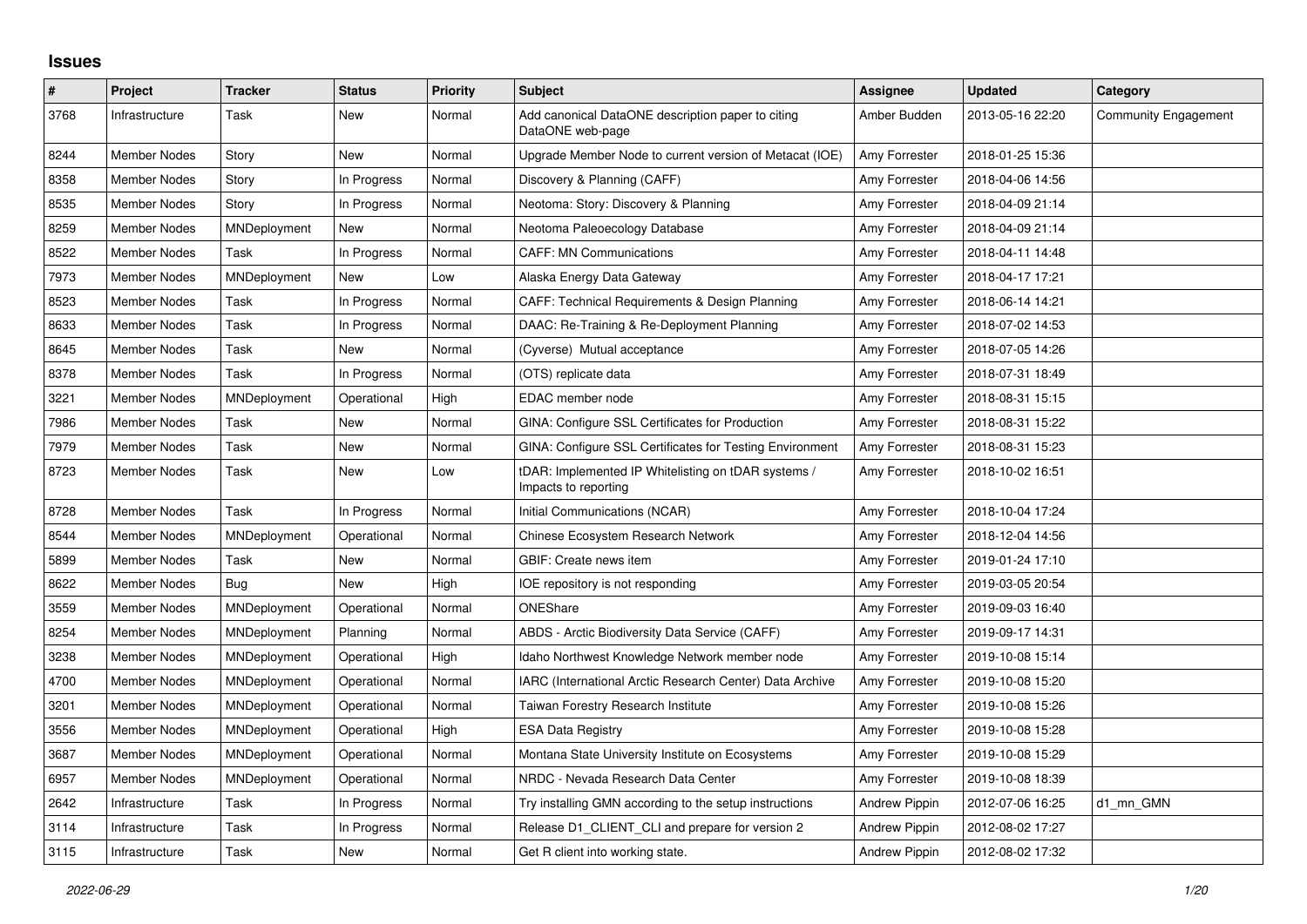| #    | Project             | <b>Tracker</b> | <b>Status</b> | <b>Priority</b> | <b>Subject</b>                                                                                            | Assignee              | <b>Updated</b>   | Category               |
|------|---------------------|----------------|---------------|-----------------|-----------------------------------------------------------------------------------------------------------|-----------------------|------------------|------------------------|
| 2343 | Infrastructure      | Task           | New           | Normal          | Convert style sheets to separate product                                                                  | Ben Leinfelder        | 2012-02-15 17:43 |                        |
| 2492 | Infrastructure      | Task           | New           | Normal          | Add status page for given {pid}                                                                           | Ben Leinfelder        | 2012-03-15 02:02 | d1_monitor             |
| 3109 | Infrastructure      | Task           | In Progress   | Normal          | PISCO/LTER revision history with SBC documents                                                            | Ben Leinfelder        | 2012-07-31 01:34 |                        |
| 3046 | Infrastructure      | Task           | In Progress   | Normal          | Create utility to update ORE maps with invalid date formats                                               | Ben Leinfelder        | 2012-08-14 23:41 |                        |
| 3374 | Member Nodes        | Task           | <b>New</b>    | Normal          | Move kepler-library.org Metacat to new server                                                             | Ben Leinfelder        | 2012-11-08 00:31 |                        |
| 3357 | Infrastructure      | Task           | New           | Normal          | Address ISet iterator bug that only iterates over a subset of<br>the ISet                                 | Ben Leinfelder        | 2012-12-12 16:54 | Metacat                |
| 3466 | Infrastructure      | Task           | New           | Normal          | Add synthetic key to systemMetadata table                                                                 | <b>Ben Leinfelder</b> | 2013-01-08 18:30 |                        |
| 3467 | Infrastructure      | Task           | New           | Normal          | MN.listObject should use auto-incremented key                                                             | <b>Ben Leinfelder</b> | 2013-01-08 18:31 | Metacat                |
| 3468 | Infrastructure      | Task           | New           | Normal          | Explore how CN.listObject can effectively use<br>auto-incremented key                                     | Ben Leinfelder        | 2013-01-08 18:35 | Documentation          |
| 3465 | Infrastructure      | Task           | New           | Normal          | Improve Metacat listObject slicing                                                                        | Ben Leinfelder        | 2013-01-08 18:54 | Metacat                |
| 3210 | Member Nodes        | Task           | New           | Normal          | Collect application metadata for the AKN member node                                                      | Ben Leinfelder        | 2013-01-08 19:23 |                        |
| 3605 | <b>Member Nodes</b> | Task           | New           | Normal          | Install a new Metacat instance for the Avian Knowledge<br>Network (AKN) member node                       | Ben Leinfelder        | 2013-02-21 16:20 |                        |
| 3625 | Infrastructure      | Task           | New           | Normal          | Update existing SANParks doctype="metadata" objects to<br>new ESRI/FGDC objectFormatId                    | Ben Leinfelder        | 2013-02-27 23:44 | Environment.Production |
| 3626 | Infrastructure      | Task           | New           | Normal          | Metacat should use correct object format for ESRI profile<br>metadata                                     | <b>Ben Leinfelder</b> | 2013-02-27 23:56 | Metacat                |
| 3612 | Infrastructure      | Task           | New           | Normal          | CN SystemMetadata has incomplete obsoletedBy<br>information                                               | Ben Leinfelder        | 2013-03-08 17:43 | Environment.Production |
| 3635 | Infrastructure      | Task           | New           | Normal          | Phase two Morpho implementation                                                                           | Ben Leinfelder        | 2013-03-25 22:49 |                        |
| 3868 | Member Nodes        | Task           | In Progress   | Normal          | Verify TFRI node is running NTP                                                                           | Ben Leinfelder        | 2013-08-05 17:25 |                        |
| 3220 | Member Nodes        | Task           | In Progress   | Normal          | contact iEcolab to determine possible MN role                                                             | Ben Leinfelder        | 2013-10-01 17:53 |                        |
| 3211 | Member Nodes        | MNDeployment   | New           | Normal          | Taiwan Ecological Research Network member node                                                            | Ben Leinfelder        | 2014-02-20 21:58 |                        |
| 3597 | Member Nodes        | Task           | New           | Normal          | The Avian Knolwedge Network (AKN) and Cornell Lab of<br>Ornithology eBird should be distinct Member Nodes | Ben Leinfelder        | 2014-04-23 01:32 |                        |
| 3246 | Infrastructure      | <b>Bug</b>     | <b>New</b>    | Low             | Metacat returns 500 instead of 404 in some cases                                                          | Ben Leinfelder        | 2014-10-02 18:03 | Metacat                |
| 1479 | <b>CN REST</b>      | Task           | In Progress   | Normal          | Design web UI for validating newly created identities                                                     | Ben Leinfelder        | 2015-01-19 22:59 |                        |
| 2168 | <b>CN REST</b>      | Task           | New           | Normal          | Design UI for identity validation                                                                         | <b>Ben Leinfelder</b> | 2015-01-19 22:59 |                        |
| 3219 | <b>Member Nodes</b> | MNDeployment   | New           | Normal          | iEcolab member node                                                                                       | Ben Leinfelder        | 2015-11-19 18:01 |                        |
| 3209 | Member Nodes        | MNDeployment   | Deferred      | Normal          | Avian Knowledge Network/Cornell Laboratory of Ornithology                                                 | Ben Leinfelder        | 2016-06-17 19:31 |                        |
| 7686 | Member Nodes        | Task           | Testing       | High            | tDAR - Enable URL links out to data from search results                                                   | Ben Leinfelder        | 2016-09-27 15:56 |                        |
| 8069 | Infrastructure      | Bug            | New           | Normal          | Name from ORCID incorrectly parsed                                                                        | Ben Leinfelder        | 2017-04-12 20:28 | d1 portal servlet      |
| 3047 | Infrastructure      | <b>Bug</b>     | In Progress   | Normal          | Metacat allows whitespace in Identifiers                                                                  | Ben Leinfelder        | 2018-11-13 21:44 |                        |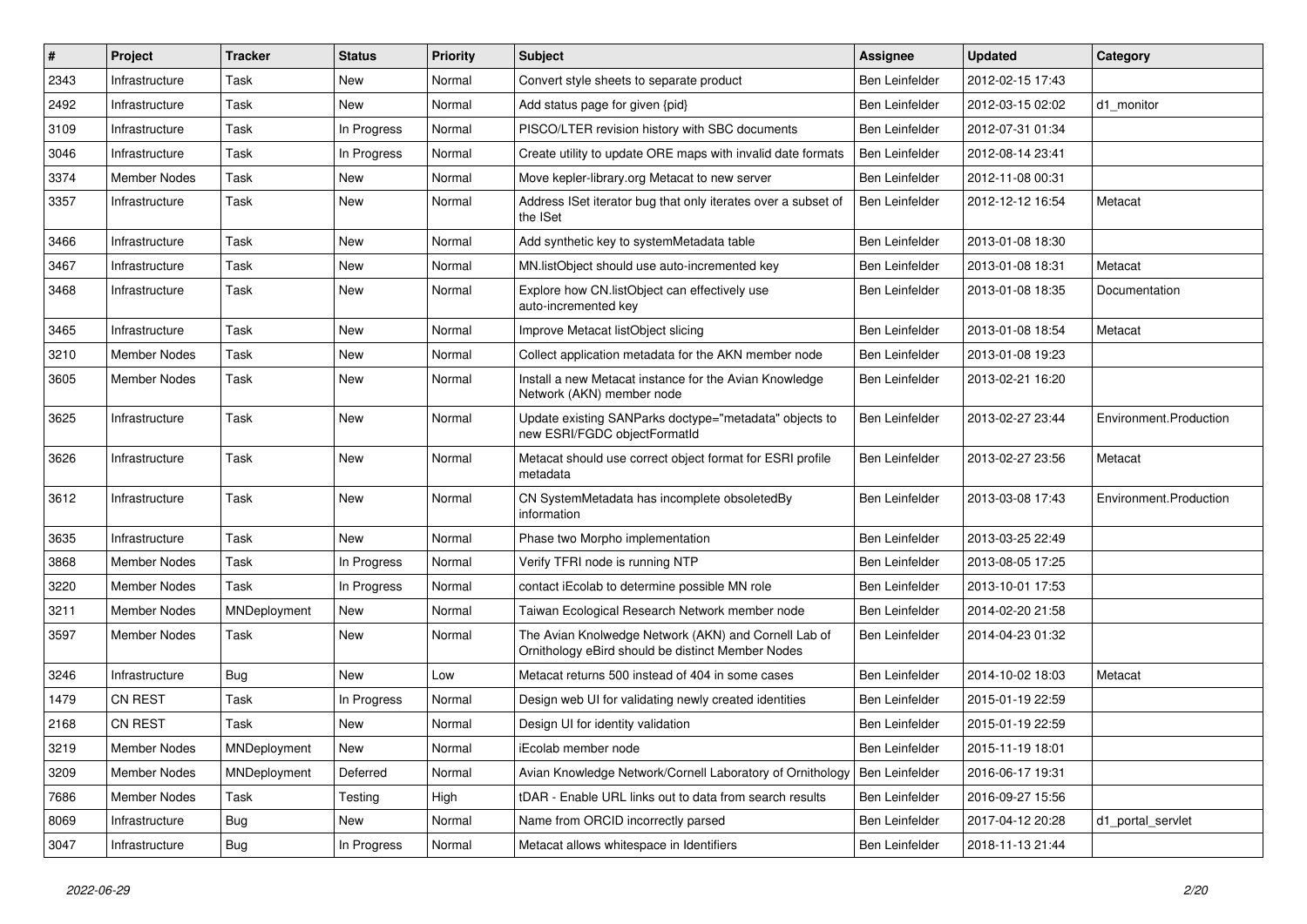| #    | Project             | <b>Tracker</b> | <b>Status</b> | <b>Priority</b> | <b>Subject</b>                                                                     | <b>Assignee</b>     | <b>Updated</b>   | Category                  |
|------|---------------------|----------------|---------------|-----------------|------------------------------------------------------------------------------------|---------------------|------------------|---------------------------|
| 1035 | Infrastructure      | Task           | In Progress   | Normal          | Develop reference architecture documents                                           | <b>Bruce Wilson</b> | 2011-03-03 19:26 | Documentation             |
| 3260 | Member Nodes        | Task           | New           | Normal          | Scope out the implementation of a CitSci.org MN                                    | <b>Bruce Wilson</b> | 2012-09-20 20:51 |                           |
| 3905 | Infrastructure      | Task           | In Progress   | Normal          | Sort out shell logins for splunk system                                            | <b>Bruce Wilson</b> | 2013-08-23 13:27 | <b>Support Operations</b> |
| 5454 | <b>Member Nodes</b> | Task           | New           | Normal          | Evaluate dataverse poential MN                                                     | <b>Bruce Wilson</b> | 2014-05-29 19:30 |                           |
| 6379 | <b>Member Nodes</b> | MNDeployment   | New           | Normal          | <b>ICMBio</b>                                                                      | <b>Bruce Wilson</b> | 2015-11-19 17:21 |                           |
| 5455 | <b>Member Nodes</b> | Task           | In Progress   | Normal          | Contact Line Pouchard to re-open discussion about PURL<br>as a potential MN        | <b>Bruce Wilson</b> | 2015-11-19 19:17 |                           |
| 7163 | <b>Member Nodes</b> | MNDeployment   | New           | Low             | UN Environmental Programme World Conservation<br>Monitoring Centre (UNEP WCMC)     | <b>Bruce Wilson</b> | 2016-04-04 17:17 |                           |
| 3964 | <b>Member Nodes</b> | MNDeployment   | Deferred      | Normal          | EU BON Member Node                                                                 | <b>Bruce Wilson</b> | 2016-10-24 20:49 |                           |
| 5457 | Member Nodes        | MNDeployment   | New           | Normal          | NSIDC- National Snow and Ice Data Center                                           | <b>Bruce Wilson</b> | 2018-04-10 19:12 |                           |
| 3258 | <b>Member Nodes</b> | MNDeployment   | New           | Low             | CitSci.org MN                                                                      | <b>Bruce Wilson</b> | 2018-04-17 17:19 |                           |
| 6544 | <b>Member Nodes</b> | MNDeployment   | Operational   | High            | TERN Australia (powered by AEKOS)                                                  | <b>Bruce Wilson</b> | 2019-05-22 14:21 |                           |
| 6708 | <b>Member Nodes</b> | MNDeployment   | Operational   | Normal          | NEON - National Ecological Observatory Network                                     | <b>Bruce Wilson</b> | 2019-06-06 19:52 |                           |
| 8189 | Infrastructure      | Decision       | New           | Normal          | Proposal to change the roles mapped to the origin Solr field<br>for ISO docs       | <b>Bryce Mecum</b>  | 2017-12-20 01:28 |                           |
| 8574 | Search UI           | Story          | New           | Normal          | PANGAEA Temporary Fix: SID only in Data Citation                                   | <b>Bryce Mecum</b>  | 2018-05-01 01:45 |                           |
| 7754 | Search UI           | Story          | In Progress   | Normal          | Support for XSL transform of various metadata formats                              | <b>Bryce Mecum</b>  | 2018-05-17 14:18 | MetacatUI                 |
| 8754 | Infrastructure      | Task           | New           | Normal          | Add EML 2.2 to CN formats list                                                     | <b>Bryce Mecum</b>  | 2018-12-19 00:54 |                           |
| 8753 | Infrastructure      | Task           | New           | Normal          | Add support for EML 2.2 (indexing, view)                                           | <b>Bryce Mecum</b>  | 2018-12-19 00:54 |                           |
| 8775 | Infrastructure      | Task           | In Progress   | Normal          | Make taxonomic rank fields in Solr index non-case-sensitive                        | <b>Bryce Mecum</b>  | 2019-03-11 23:35 |                           |
| 8755 | Infrastructure      | Task           | New           | Normal          | Expand EML indexing support for EML 2.2                                            | <b>Bryce Mecum</b>  | 2019-08-15 01:50 |                           |
| 8858 | Infrastructure      | Task           | New           | Normal          | Update CN Apache configs in version control with directives<br>to support sitemaps | <b>Bryce Mecum</b>  | 2020-02-24 19:26 |                           |
| 4147 | Infrastructure      | Task           | In Progress   | Normal          | Modify d1_spatial_reporter.py to produce custom JSON<br>output                     | Chris Brumgard      | 2014-03-31 17:41 | d1 cn tools               |
| 3175 | Infrastructure      | Task           | New           | Normal          | Include dataoneTypes.xsd in Metacat registered schemas                             | Chris Jones         | 2012-10-05 14:23 | Metacat                   |
| 2896 | Infrastructure      | Task           | New           | Normal          | Modify the admin DN in createObjectformat script per<br>environment                | Chris Jones         | 2012-10-05 14:23 | d1_cn_buildout            |
| 3328 | Infrastructure      | Task           | New           | Normal          | Enable a data preview from the search results page                                 | Chris Jones         | 2012-10-23 19:34 | d1 mercury                |
| 3419 | Infrastructure      | Task           | In Progress   | Normal          | CNRead.describe() does not return Content-Length header                            | Chris Jones         | 2013-02-21 18:41 | Metacat                   |
| 3616 | Infrastructure      | Task           | New           | Normal          | Enable ServiceMethodRestriction support in Metacat                                 | Chris Jones         | 2013-02-27 16:28 | Metacat                   |
| 3610 | Infrastructure      | Task           | In Progress   | Normal          | Include ESRI-specific FGDC metadata schema in object<br>format list                | Chris Jones         | 2013-07-03 00:23 | Environment.Production    |
| 3864 | Infrastructure      | Task           | In Progress   | Normal          | Release CCI 1.2.1 Features                                                         | Chris Jones         | 2013-09-12 20:04 | Environment.Production    |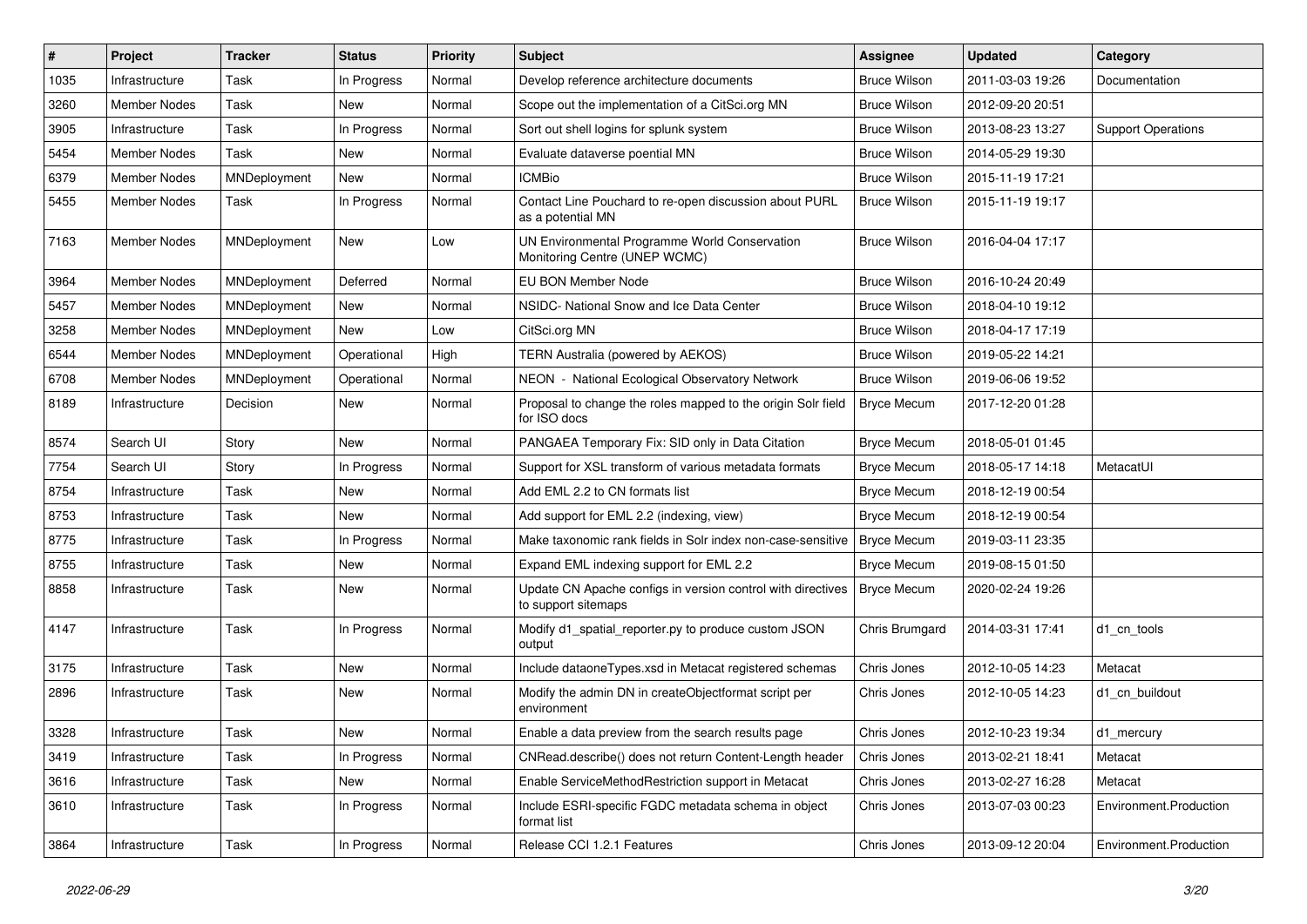| #    | Project             | <b>Tracker</b> | <b>Status</b> | <b>Priority</b> | <b>Subject</b>                                                                                                      | Assignee    | <b>Updated</b>   | Category                  |
|------|---------------------|----------------|---------------|-----------------|---------------------------------------------------------------------------------------------------------------------|-------------|------------------|---------------------------|
| 3980 | <b>Member Nodes</b> | Task           | <b>New</b>    | Normal          | Missing content                                                                                                     | Chris Jones | 2013-09-25 21:48 |                           |
| 4200 | Infrastructure      | Task           | New           | Normal          | Update replication.properties with metacat database<br>password after upgrade before starting process daemon        | Chris Jones | 2013-12-11 20:34 | Environment.Production    |
| 4210 | Infrastructure      | Task           | Testing       | Immediate       | Metacat does not set serialVersion correctly in<br>CNodeService archive() or delete()                               | Chris Jones | 2013-12-20 16:12 | Metacat                   |
| 3488 | Infrastructure      | Task           | New           | Normal          | Create custom merge policy to support managing<br>data/information inconsistency                                    | Chris Jones | 2014-03-14 17:27 | Metacat                   |
| 3978 | Infrastructure      | Task           | In Progress   | Normal          | Add a CN reporting script that summarizes spatial data for<br>the dashboard                                         | Chris Jones | 2014-03-31 17:41 | d1 dashboard              |
| 4125 | Infrastructure      | Task           | <b>New</b>    | Normal          | Mock up an informational section of the Member Node detail<br>view                                                  | Chris Jones | 2014-03-31 17:41 | d1 dashboard              |
| 4136 | Infrastructure      | Task           | In Progress   | Normal          | Make cosmetic changes to the distribution map                                                                       | Chris Jones | 2014-03-31 17:41 | d1 dashboard              |
| 5122 | <b>Member Nodes</b> | Task           | <b>New</b>    | Normal          | Verify/update information in TFRI's node registration                                                               | Chris Jones | 2014-04-18 16:51 |                           |
| 5137 | Infrastructure      | Task           | New           | Normal          | Fix DataONE CA chain file location in cn-buildout                                                                   | Chris Jones | 2014-04-25 15:06 | d1 cn buildout            |
| 5121 | Member Nodes        | Task           | New           | Normal          | Fix DryadDataFile instance documents with no<br>dcterms:creator element                                             | Chris Jones | 2014-04-30 19:25 |                           |
| 5136 | Infrastructure      | Task           | New           | Normal          | Change DNS seetings on all DataONE VMs                                                                              | Chris Jones | 2014-05-08 03:16 | Environment.Production    |
| 5449 | Member Nodes        | Task           | In Progress   | Normal          | Resolve resource map issues for LTER-Europe                                                                         | Chris Jones | 2014-06-20 17:59 |                           |
| 6166 | Infrastructure      | Task           | New           | Normal          | CNRead.getChecksum() returns Content-Type of text/csv<br>while it should be an xml type                             | Chris Jones | 2014-08-29 15:04 | d1_cn_service             |
| 6168 | Infrastructure      | Task           | New           | Normal          | CNAuthorization.setRightsHolder() returns 500<br>ServiceFailure                                                     | Chris Jones | 2014-08-29 16:01 | d1 cn service             |
| 6250 | Infrastructure      | Task           | New           | Normal          | CN methods return 500 Service Failure when called with<br>bogus test data and without certificates                  | Chris Jones | 2014-08-29 18:59 | d1_cn_service             |
| 6394 | Infrastructure      | Task           | New           | Normal          | Resolve SSL certificate connection errors for UNM Epscor<br>Tier 4 MN in development                                | Chris Jones | 2014-09-18 18:39 | <b>Support Operations</b> |
| 4714 | Infrastructure      | Task           | In Progress   | Normal          | Refresh client certificate for MN urn:node:TFRI                                                                     | Chris Jones | 2014-09-24 18:14 | Environment.Production    |
| 4715 | Infrastructure      | Task           | In Progress   | Normal          | Refresh client certificate for urn:node:CLOAKN                                                                      | Chris Jones | 2014-09-24 18:14 |                           |
| 4716 | Infrastructure      | Task           | In Progress   | Normal          | refresh client certificate for urn:node:DRYAD                                                                       | Chris Jones | 2014-09-24 18:14 | Environment.Production    |
| 4719 | Infrastructure      | Task           | In Progress   | Normal          | Replace CN client certificate                                                                                       | Chris Jones | 2014-09-24 18:14 | Environment.Production    |
| 3509 | Infrastructure      | Task           | New           | Normal          | Issue certificates from D1TestIntCA for dev environment<br>nodes, and revoke certificates signed by D1TestCA        | Chris Jones | 2014-09-24 18:25 | <b>Support Operations</b> |
| 3510 | Infrastructure      | Task           | New           | Normal          | Issue certificates from D1TestIntCA for sandbox<br>environment nodes, and revoke certificates signed by<br>D1TestCA | Chris Jones | 2014-09-24 18:25 | <b>Support Operations</b> |
| 3511 | Infrastructure      | Task           | New           | Normal          | Issue certificates from D1TestIntCA for stage environment<br>nodes, and revoke certificates signed by D1TestCA      | Chris Jones | 2014-09-24 18:25 | <b>Support Operations</b> |
| 4211 | Infrastructure      | Bug            | New           | Normal          | Potential race condition between archive and replication                                                            | Chris Jones | 2014-09-25 17:19 | d1 cn service             |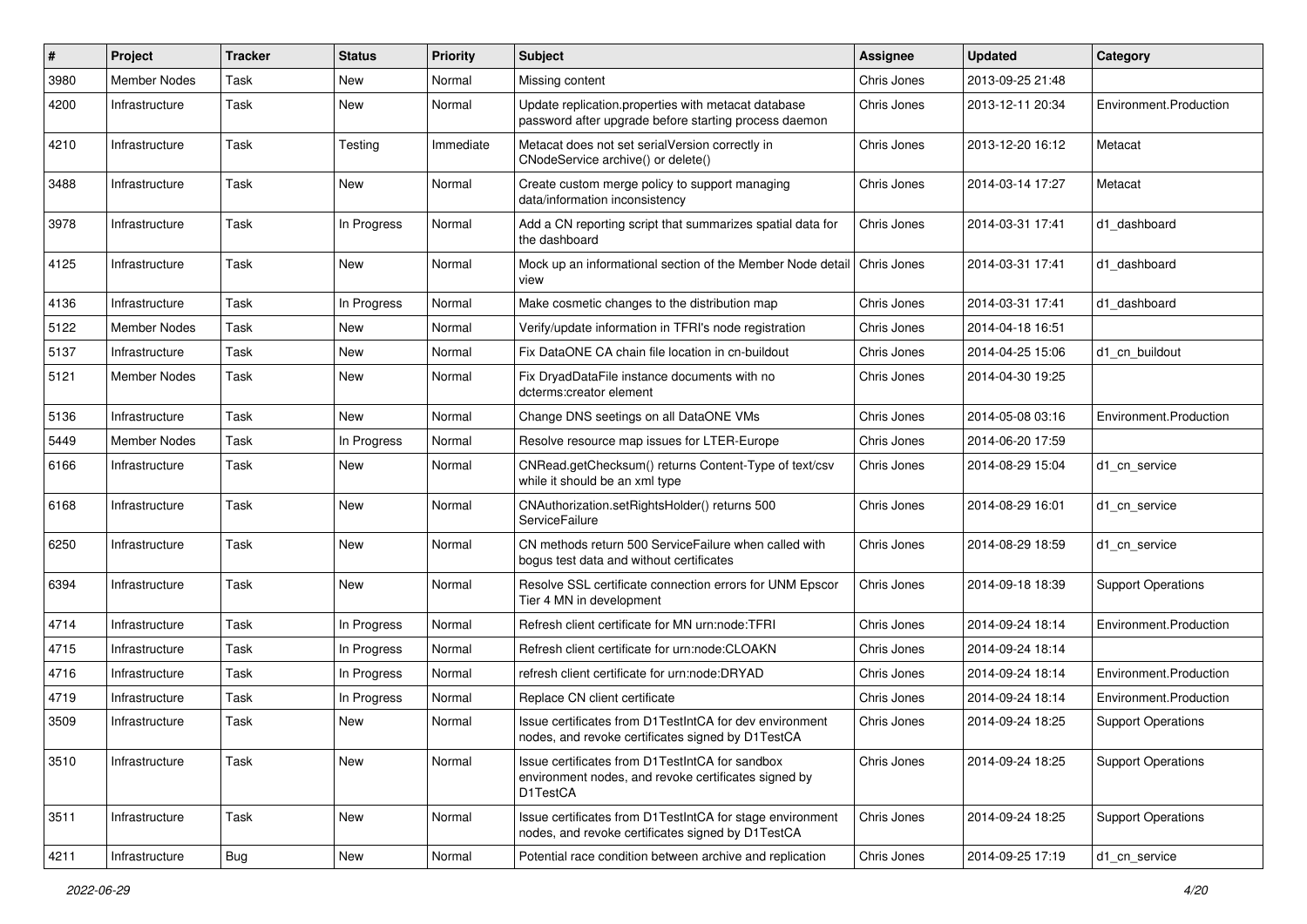| #    | Project             | <b>Tracker</b> | <b>Status</b> | <b>Priority</b> | <b>Subject</b>                                                                                                                                             | <b>Assignee</b> | <b>Updated</b>   | Category                |
|------|---------------------|----------------|---------------|-----------------|------------------------------------------------------------------------------------------------------------------------------------------------------------|-----------------|------------------|-------------------------|
| 5145 | Infrastructure      | Feature        | New           | Normal          | Consider including cert subject(s) in NotAuthorized<br>exceptions                                                                                          | Chris Jones     | 2014-09-25 17:44 | d1 cn service           |
| 2411 | Infrastructure      | <b>Bug</b>     | In Progress   | Normal          | knb MNs and CNs allow self-signed certificates to connect                                                                                                  | Chris Jones     | 2014-10-01 22:22 | Environment.Development |
| 3700 | Infrastructure      | Bug            | New           | Normal          | MNodeService.replicate will not request new object if<br>existing on MN                                                                                    | Chris Jones     | 2015-01-06 19:43 | Metacat                 |
| 3658 | DataONE API         | Bug            | New           | Normal          | Deleting objects breaks obsoletes chain traversal                                                                                                          | Chris Jones     | 2015-01-19 22:29 |                         |
| 7120 | Java Client         | Task           | Testing       | Normal          | Fix DataPackage.insertRelationship() to handle any URI for<br>external identifiers                                                                         | Chris Jones     | 2015-06-04 21:48 | d1 libclient java       |
| 7322 | Java Client         | Bug            | Testing       | Normal          | D1Object stores data in memory, causes out of memory<br>errors                                                                                             | Chris Jones     | 2015-08-28 00:15 | d1 libclient java       |
| 7389 | Java Client         | Task           | Testing       | Normal          | V2 D1Object fails to download V1 content                                                                                                                   | Chris Jones     | 2015-09-28 17:50 | d1 libclient java       |
| 7466 | Infrastructure      | Task           | In Progress   | Normal          | Some objects not accessible on the CN via REST API                                                                                                         | Chris Jones     | 2015-11-05 16:11 | Metacat                 |
| 7498 | Search UI           | Task           | In Progress   | Normal          | Search UI deployments need to be automated                                                                                                                 | Chris Jones     | 2015-11-21 00:36 | MetacatUI               |
| 6843 | Infrastructure      | Task           | In Progress   | Normal          | Update the prov instance of the RdfXmlSubprocessor to<br>index renamed and inverse provenance properties                                                   | Chris Jones     | 2017-03-28 16:16 | d1 indexer              |
| 8051 | Infrastructure      | <b>Bug</b>     | In Progress   | Normal          | CORS-based CN calls fail using Internet Explorer on<br>Windows                                                                                             | Chris Jones     | 2017-03-28 16:35 | dataone-cn-os-core      |
| 8639 | Infrastructure      | Story          | <b>New</b>    | Normal          | Replication performance is too slow to service demand                                                                                                      | Chris Jones     | 2018-07-04 11:18 | d1_replication          |
| 8640 | Infrastructure      | Bug            | New           | Normal          | Replication includes "down" nodes as replication targets                                                                                                   | Chris Jones     | 2018-07-04 11:29 | d1 replication          |
| 8641 | Infrastructure      | Bug            | New           | Normal          | Any change to SystemMetadata causes a new replication<br>task to be generated without consideration of the object<br>replicability                         | Chris Jones     | 2018-07-04 12:28 | d1 replication          |
| 8697 | <b>Member Nodes</b> | Task           | <b>New</b>    | Normal          | ESSDIVE: anonymous download issue                                                                                                                          | Chris Jones     | 2018-09-13 19:40 |                         |
| 8757 | <b>CN REST</b>      | Story          | New           | Normal          | Fix getChecksum() in MNAuditTask to use dynamic<br>checksum algorithms                                                                                     | Chris Jones     | 2019-01-14 19:48 | d1_replication_auditor  |
| 8756 | CN REST             | Story          | <b>New</b>    | Normal          | Ensure replica auditor is effective                                                                                                                        | Chris Jones     | 2019-01-15 21:00 | d1_replication_auditor  |
| 8776 | <b>CN REST</b>      | Task           | New           | Normal          | Set valid replica status to completed                                                                                                                      | Chris Jones     | 2019-03-12 15:57 | d1 replication auditor  |
| 8778 | <b>CN REST</b>      | Task           | New           | Normal          | Ensure SystemMetadata replica auditing updates are saved<br>and broadcast                                                                                  | Chris Jones     | 2019-03-12 16:54 | d1_replication_auditor  |
| 8777 | <b>CN REST</b>      | Task           | New           | Normal          | Configure CN to audit objects greater than 1GB                                                                                                             | Chris Jones     | 2019-03-13 20:50 | d1_replication_auditor  |
| 317  | Requirements        | Requirement    | In Progress   | Low             | (Requirement) Identifiers for all objects                                                                                                                  | Dave Vieglais   | 2010-03-15 22:12 |                         |
| 580  | Requirements        | Requirement    | New           | Low             | (Requirement) All software developed on the project should<br>be open source                                                                               | Dave Vieglais   | 2010-04-15 22:57 |                         |
| 766  | Requirements        | Requirement    | New           | High            | (Requirement) Users should be able to easily assign proxy<br>privileges to other users and to systems acting on their<br>behalf for limited time durations | Dave Vieglais   | 2010-08-11 00:11 | Requirement             |
| 767  | Requirements        | Requirement    | New           | High            | (Requirement) Users need to be able to express embargo<br>rules for data                                                                                   | Dave Vieglais   | 2010-08-11 00:16 | Requirement             |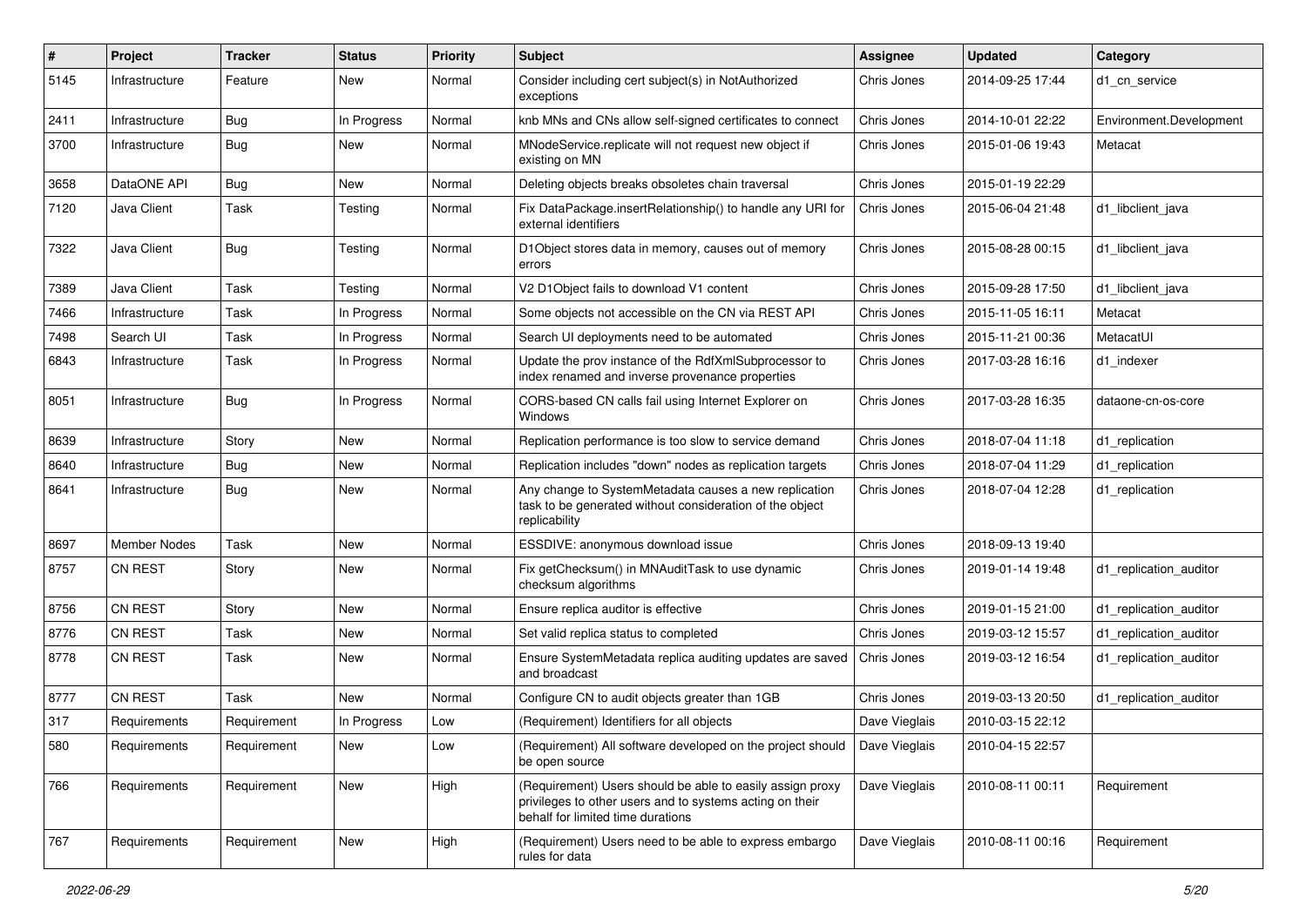| $\#$ | Project      | <b>Tracker</b> | <b>Status</b> | <b>Priority</b> | <b>Subject</b>                                                                                                                                         | <b>Assignee</b> | <b>Updated</b>   | Category       |
|------|--------------|----------------|---------------|-----------------|--------------------------------------------------------------------------------------------------------------------------------------------------------|-----------------|------------------|----------------|
| 768  | Requirements | Requirement    | New           | High            | (Requirement) Need default authz policies that resolve<br>problems associated with inaccessible principals                                             | Dave Vieglais   | 2010-08-11 00:34 | Requirement    |
| 770  | Requirements | Requirement    | New           | High            | (Requirement) Authorization system should be able to<br>express the pseudo-principal concepts like 'public'                                            | Dave Vieglais   | 2010-08-11 00:41 | Requirement    |
| 772  | Requirements | Requirement    | New           | High            | (Requirement) Authentication services should be compatible<br>with existing infrastructure and applications                                            | Dave Vieglais   | 2010-08-11 07:54 | Requirement    |
| 795  | Requirements | Requirement    | New           | High            | (Requirement) System must support revocation of user<br>permissions                                                                                    | Dave Vieglais   | 2010-08-29 20:45 | Requirement    |
| 762  | Requirements | Requirement    | New           | High            | (Requirement) User identities can be derived from existing<br>institutional directory services                                                         | Dave Vieglais   | 2010-09-06 03:01 | Requirement    |
| 769  | Requirements | Requirement    | New           | High            | (Requirement) Authorization should support critical roles,<br>such as curators and system administrators                                               | Dave Vieglais   | 2010-09-06 03:02 | Requirement    |
| 761  | Requirements | Requirement    | New           | High            | (Requirement) Users can specify authorization rules for data   Dave Vieglais<br>objects, science metadata objects, and process artifacts<br>separately |                 | 2010-09-06 03:06 | Requirement    |
| 411  | Requirements | Requirement    | New           | High            | (Requirement) The infrastructure must survive destruction of<br>one or more data storage nodes                                                         | Dave Vieglais   | 2010-09-06 03:10 | d1 common java |
| 771  | Requirements | Requirement    | New           | High            | (Requirement) User identities should have simple string<br>serializations that express both the user identity and<br>namespace from which it is drawn  | Dave Vieglais   | 2010-09-06 03:12 | Requirement    |
| 318  | Requirements | Requirement    | New           | High            | (Requirement) Sponsor required Y1 functionality                                                                                                        | Dave Vieglais   | 2010-09-06 03:24 | d1 common java |
| 821  | Requirements | Requirement    | New           | High            | (Requirement) Sponsor required functionality                                                                                                           | Dave Vieglais   | 2010-09-06 03:28 | d1 common java |
| 384  | Requirements | Requirement    | New           | High            | (Requirement) Enable efficient mechanisms for users to<br>discover content                                                                             | Dave Vieglais   | 2010-09-06 03:58 | d1 common java |
| 822  | Requirements | Requirement    | New           | High            | (Requirement) Object access and manipulation should be<br>responsive                                                                                   | Dave Vieglais   | 2010-09-06 20:27 | d1 common java |
| 393  | Requirements | Requirement    | New           | High            | (Requirement) Access control rule evaluation must be highly<br>scalable and responsive.                                                                | Dave Vieglais   | 2010-09-06 20:27 | Requirement    |
| 765  | Requirements | Requirement    | New           | High            | (Requirement) Tools can access an API for authn and authz                                                                                              | Dave Vieglais   | 2010-09-06 20:30 | Requirement    |
| 392  | Requirements | Requirement    | New           | High            | (Requirement) Identity and access control should be<br>interoperable across datanets                                                                   | Dave Vieglais   | 2010-09-06 20:31 | Requirement    |
| 764  | Requirements | Requirement    | New           | High            | (Requirement) Authentication and access control should be<br>consistently available                                                                    | Dave Vieglais   | 2010-09-06 20:32 | Requirement    |
| 777  | Requirements | Requirement    | New           | High            | (Requirement) Authorization rules should support common<br>permission levels                                                                           | Dave Vieglais   | 2010-09-06 20:49 | Requirement    |
| 390  | Requirements | Requirement    | New           | High            | (Requirement) Consistent mechanism for identifying users                                                                                               | Dave Vieglais   | 2010-09-06 20:50 | Requirement    |
| 391  | Requirements | Requirement    | New           | High            | (Requirement) Enable different classes of users<br>commensurate with their roles.                                                                      | Dave Vieglais   | 2010-09-06 20:51 | Requirement    |
| 763  | Requirements | Requirement    | New           | High            | (Requirement) Authentication and authorization services are<br>geographically replicated                                                               | Dave Vieglais   | 2010-09-06 20:52 | Requirement    |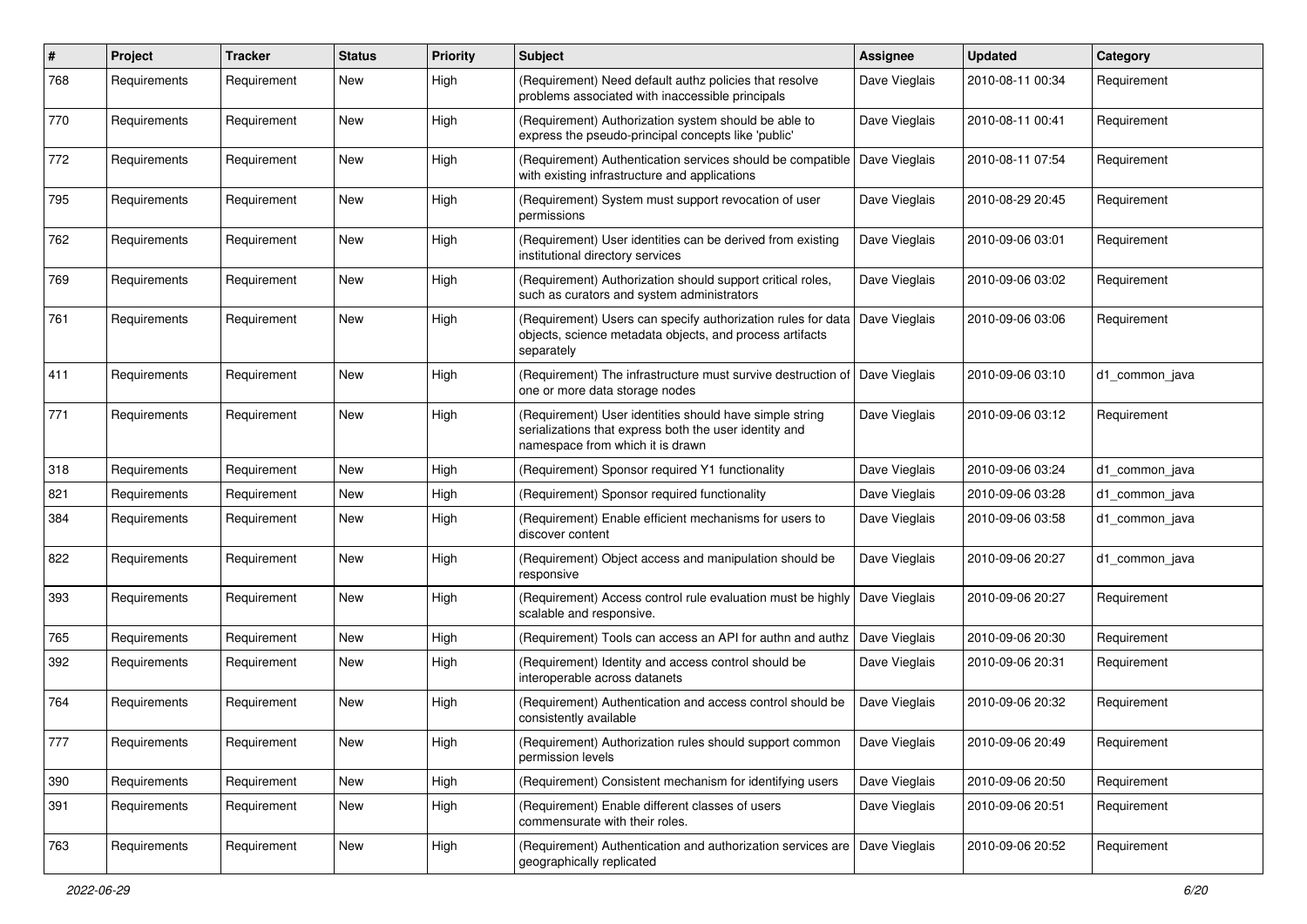| $\#$ | Project             | <b>Tracker</b> | <b>Status</b> | <b>Priority</b> | <b>Subject</b>                                                                                                        | <b>Assignee</b> | <b>Updated</b>   | Category                      |
|------|---------------------|----------------|---------------|-----------------|-----------------------------------------------------------------------------------------------------------------------|-----------------|------------------|-------------------------------|
| 820  | Requirements        | Requirement    | New           | High            | (Requirement) Common API for authentication and<br>authorization operations                                           | Dave Vieglais   | 2010-09-06 21:23 | Requirement                   |
| 1227 | Infrastructure      | Task           | <b>New</b>    | Normal          | configure Hudson to build Mercury for deployment to a CN                                                              | Dave Vieglais   | 2011-01-13 15:16 | d1_mercury                    |
| 2344 | Infrastructure      | Task           | New           | Normal          | Add category for Ben's style sheets in Redmine                                                                        | Dave Vieglais   | 2012-02-15 17:45 | <b>Support Operations</b>     |
| 2169 | Infrastructure      | Task           | In Progress   | Normal          | Design content and layout for status page                                                                             | Dave Vieglais   | 2012-03-14 20:40 | d1_monitor                    |
| 2593 | Infrastructure      | Task           | New           | Normal          | Prepare science data and metadata content for the<br>workshop                                                         | Dave Vieglais   | 2012-04-09 22:52 |                               |
| 2791 | Infrastructure      | Task           | New           | Normal          | verify on dev machines                                                                                                | Dave Vieglais   | 2012-05-21 17:41 | d1 cn buildout                |
| 3099 | Infrastructure      | Decision       | <b>New</b>    | Normal          | ONE-Mercury display of data set citation                                                                              | Dave Vieglais   | 2012-07-23 21:24 | d1 mercury                    |
| 3108 | Infrastructure      | Task           | New           | Normal          | lastHarvested date is always equal to the current time.                                                               | Dave Vieglais   | 2012-07-30 22:11 |                               |
| 3185 | Member Nodes        | Task           | In Progress   | Normal          | Make initial contact with FRAMES for participation as a MN                                                            | Dave Vieglais   | 2012-09-05 02:12 |                               |
| 3333 | Infrastructure      | Task           | New           | Low             | Generalize mk_* scripts for host name                                                                                 | Dave Vieglais   | 2012-10-11 18:50 | <b>Support Operations</b>     |
| 3411 | Member Nodes        | Task           | New           | Normal          | Collate documents of relevance to MN deployment and<br>operation                                                      | Dave Vieglais   | 2012-12-01 18:33 |                               |
| 3380 | Infrastructure      | Task           | <b>New</b>    | Normal          | Upgrade d1_client_hzpeek to Hazelcast 2.x                                                                             | Dave Vieglais   | 2012-12-12 16:50 |                               |
| 3067 | Infrastructure      | Task           | New           | Normal          | Old DAAC PIDs to archive                                                                                              | Dave Vieglais   | 2013-01-02 14:14 | mn.Mercury                    |
| 3512 | Infrastructure      | Task           | <b>New</b>    | Normal          | Issue production client certificates for<br>mn-{ucsb orc unm}-2.dataone.org replica target nodes                      | Dave Vieglais   | 2013-01-23 16:34 | Environment.Production        |
| 3518 | <b>Member Nodes</b> | Task           | <b>New</b>    | Normal          | Arctos: New MN discussion                                                                                             | Dave Vieglais   | 2013-01-25 18:27 |                               |
| 3891 | Infrastructure      | Task           | <b>New</b>    | Normal          | review vulnerability to BREACH attacks                                                                                | Dave Vieglais   | 2013-08-07 15:01 | Authentication, Authorization |
| 3901 | Infrastructure      | Task           | New           | Normal          | Review Mozilla Persona as an alternative for identity<br>management                                                   | Dave Vieglais   | 2013-08-09 11:57 | Documentation                 |
| 3974 | Infrastructure      | Task           | <b>New</b>    | Normal          | Complete agenda for meeting                                                                                           | Dave Vieglais   | 2013-09-11 20:59 |                               |
| 3994 | <b>Member Nodes</b> | Task           | <b>New</b>    | Normal          | Stories and bugs are showing up in the MN Dashboard;<br>should be restricted to MNDeployment trackers                 | Dave Vieglais   | 2013-09-26 23:34 |                               |
| 4053 | Infrastructure      | Task           | In Progress   | Normal          | Architect OPeNDAP MN                                                                                                  | Dave Vieglais   | 2013-10-06 20:11 | mn.OPeNDAP                    |
| 3308 | Infrastructure      | Task           | <b>New</b>    | Normal          | Document the process for removing content contributed<br>from a specific member node and/or the entire member<br>node | Dave Vieglais   | 2014-03-14 18:29 | <b>Support Operations</b>     |
| 4704 | Infrastructure      | Task           | <b>New</b>    | Normal          | Create a view of MN holdings from a CN perspective                                                                    | Dave Vieglais   | 2014-04-09 15:33 |                               |
| 4098 | Infrastructure      | Task           | New           | Normal          | Synchronization should allow valid replicas held by MNs to<br>set obsoleted By and archive flags                      | Dave Vieglais   | 2014-07-31 22:23 | d1 synchronization            |
| 6392 | Infrastructure      | Decision       | <b>New</b>    | Normal          | CN getChecksum REST API design review                                                                                 | Dave Vieglais   | 2014-09-18 17:09 | Requirement                   |
| 2688 | Infrastructure      | Task           | <b>New</b>    | Normal          | Develop guidelines for how Subject entries are handled -<br>creation, normalization, comparison                       | Dave Vieglais   | 2014-09-24 18:27 | Documentation                 |
| 3063 | Infrastructure      | Task           | <b>New</b>    | Normal          | Change Mutability of Metadata documentation                                                                           | Dave Vieglais   | 2014-09-24 18:27 | Documentation                 |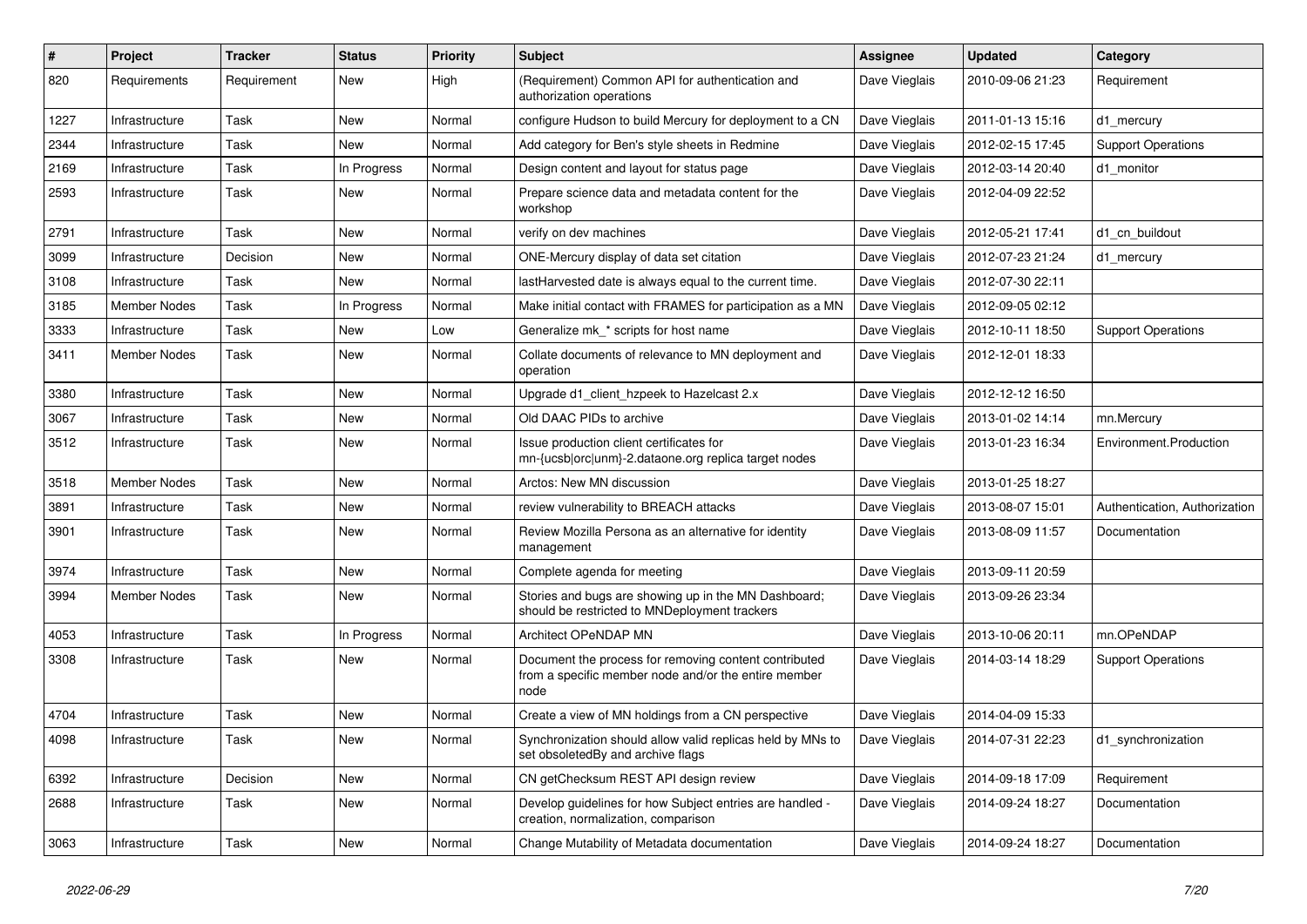| #    | Project        | <b>Tracker</b> | <b>Status</b> | <b>Priority</b> | <b>Subject</b>                                                                                             | Assignee      | <b>Updated</b>   | Category                  |
|------|----------------|----------------|---------------|-----------------|------------------------------------------------------------------------------------------------------------|---------------|------------------|---------------------------|
| 3332 | Infrastructure | Task           | In Progress   | Normal          | Revise use cases and add sample code                                                                       | Dave Vieglais | 2014-09-24 18:27 | Documentation             |
| 3728 | Infrastructure | Task           | New           | Normal          | Update and augment architecture use cases to describe<br>processes for property changes on system metadata | Dave Vieglais | 2014-09-24 18:27 | Documentation             |
| 3878 | Infrastructure | Task           | New           | Normal          | 4.2.1.1 Missing and Out-of-Date Documentation                                                              | Dave Vieglais | 2014-09-24 18:27 |                           |
| 3881 | Infrastructure | Task           | New           | Normal          | 4.2.1.4 Definition of Verified User Lacking                                                                | Dave Vieglais | 2014-09-24 18:27 | Documentation             |
| 3810 | Infrastructure | Task           | New           | Normal          | Identify and setup location for user oriented operational<br>docs                                          | Dave Vieglais | 2014-09-24 18:27 | <b>Support Operations</b> |
| 4190 | Infrastructure | Task           | New           | Normal          | Update architecture docs to import dataoneErrors.xsd                                                       | Dave Vieglais | 2014-09-24 18:28 | Documentation             |
| 4192 | Infrastructure | Task           | In Progress   | Normal          | Notify MN implementations of the discrepancy in exception<br>definition                                    | Dave Vieglais | 2014-09-24 18:28 | Management                |
| 2028 | Infrastructure | Task           | New           | Normal          | Document VM specifications for CNs                                                                         | Dave Vieglais | 2014-09-24 18:29 | Management                |
| 2029 | Infrastructure | Task           | New           | Normal          | Document VM specifications for replication MNs                                                             | Dave Vieglais | 2014-09-24 18:29 | Management                |
| 2030 | Infrastructure | Task           | <b>New</b>    | Normal          | Document the structure and interconnections of VM host<br>hardware at UNM                                  | Dave Vieglais | 2014-09-24 18:29 | Hardware                  |
| 2033 | Infrastructure | Task           | <b>New</b>    | Normal          | Document hardware / CN administrators and their contact<br>info                                            | Dave Vieglais | 2014-09-24 18:29 | Management                |
| 6478 | Infrastructure | Task           | New           | Normal          | move mncheck VM to a different VMhost                                                                      | Dave Vieglais | 2014-10-01 20:34 | MNWebChecker              |
| 6069 | Infrastructure | Story          | New           | Normal          | open ask.dataone.org sign-in to community                                                                  | Dave Vieglais | 2014-10-01 20:39 | Documentation             |
| 1961 | Infrastructure | Task           | New           | Normal          | Types.ErrorMessage - does not exist                                                                        | Dave Vieglais | 2014-10-02 17:21 | Documentation             |
| 1983 | Infrastructure | Task           | New           | Normal          | UC04 describes MNCore.ping() with discovery capability                                                     | Dave Vieglais | 2014-10-02 17:21 | Documentation             |
| 1986 | Infrastructure | Task           | <b>New</b>    | Normal          | Update UC04 to use correct CN method for determining if a<br>PID exists                                    | Dave Vieglais | 2014-10-02 17:21 | Documentation             |
| 2054 | Infrastructure | Task           | New           | Normal          | CNReplication.setReplicationPolicy(),<br>updateReplicationMetadata()                                       | Dave Vieglais | 2014-10-02 17:21 | Documentation             |
| 2083 | Infrastructure | Task           | <b>New</b>    | Normal          | Split the CN API into public and private sections                                                          | Dave Vieglais | 2014-10-02 17:21 | Documentation             |
| 2123 | Infrastructure | Task           | New           | Normal          | Description of serialVersion                                                                               | Dave Vieglais | 2014-10-02 17:21 | Documentation             |
| 2131 | Infrastructure | Task           | New           | Normal          | CNRegister.updateNodeCapabilities() - nodeid -> nodeld                                                     | Dave Vieglais | 2014-10-02 17:21 |                           |
| 2142 | Infrastructure | Task           | New           | Normal          | MNReplication.getReplica() - include PID in signature                                                      | Dave Vieglais | 2014-10-02 17:21 | Documentation             |
| 2172 | Infrastructure | Task           | New           | Normal          | Types.DateTime: Example serialization without TZ<br>designator                                             | Dave Vieglais | 2014-10-02 17:21 | Documentation             |
| 2227 | Infrastructure | Task           | New           | Normal          | Specify valid mimetypes for responses                                                                      | Dave Vieglais | 2014-10-02 17:21 | Documentation             |
| 2286 | Infrastructure | Task           | New           | Low             | Change Exceptions.InvalidToken to<br>Exceptions.InvalidSession                                             | Dave Vieglais | 2014-10-02 17:21 | Documentation             |
| 2342 | Infrastructure | Task           | New           | Normal          | CNCore.reserveldentifier() - Update REST description                                                       | Dave Vieglais | 2014-10-02 17:21 | Documentation             |
| 2394 | Infrastructure | Task           | New           | Normal          | CNRead.search() - solr / SOLR                                                                              | Dave Vieglais | 2014-10-02 17:21 | Documentation             |
| 2464 | Infrastructure | Task           | New           | Normal          | Authentication - no space after comma in subjects                                                          | Dave Vieglais | 2014-10-02 17:21 | Documentation             |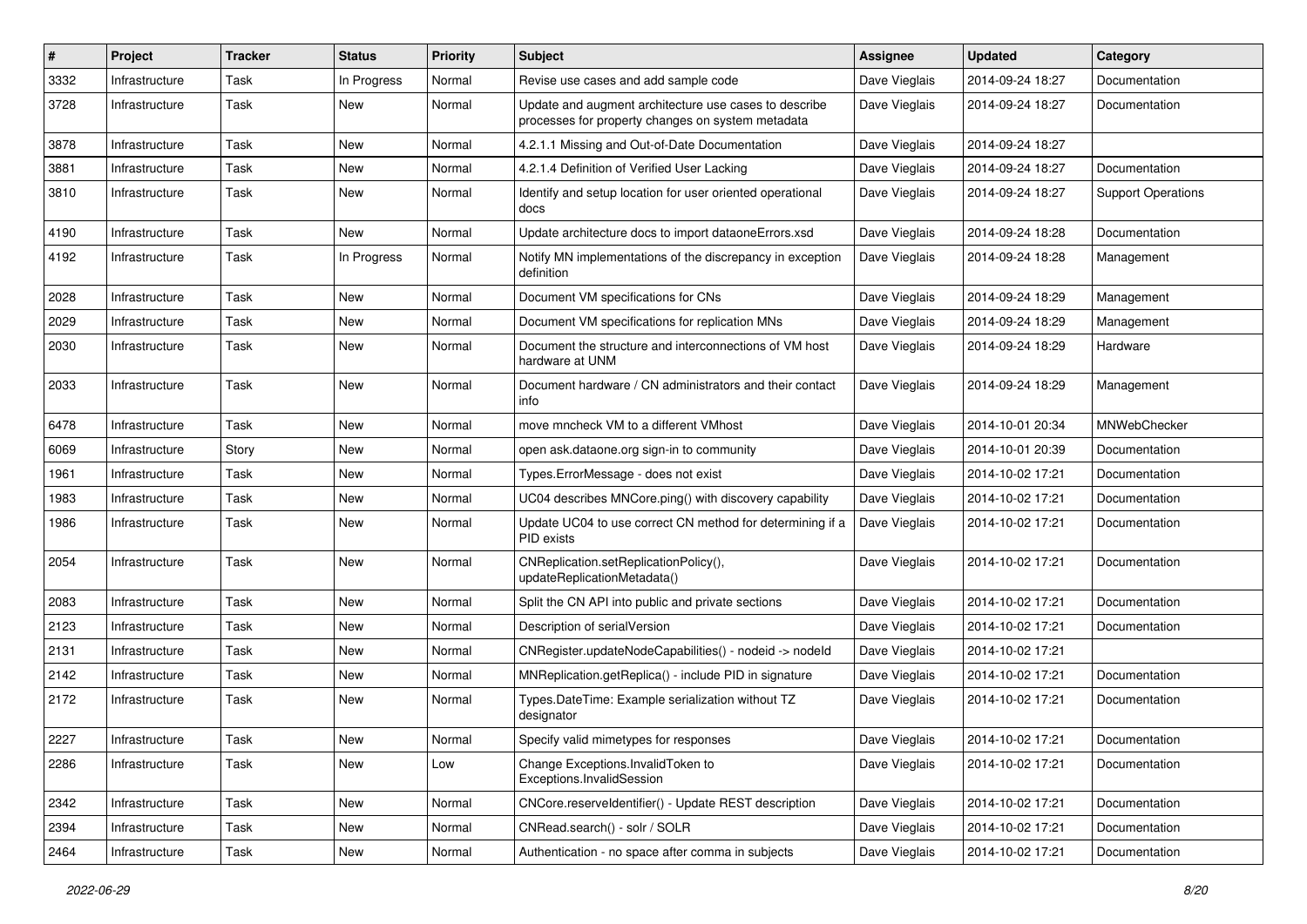| #    | Project        | <b>Tracker</b> | <b>Status</b> | <b>Priority</b> | <b>Subject</b>                                                                                | <b>Assignee</b> | <b>Updated</b>   | Category            |
|------|----------------|----------------|---------------|-----------------|-----------------------------------------------------------------------------------------------|-----------------|------------------|---------------------|
| 2465 | Infrastructure | Task           | New           | Normal          | Authentication - Remove TODO about selecting format for<br>principal name                     | Dave Vieglais   | 2014-10-02 17:21 | Documentation       |
| 2466 | Infrastructure | Task           | <b>New</b>    | Normal          | Authentication - Remove references to Principal                                               | Dave Vieglais   | 2014-10-02 17:21 | Documentation       |
| 2475 | Infrastructure | Task           | New           | Normal          | CNReplication.setReplicationStatus() - How to represent<br>null                               | Dave Vieglais   | 2014-10-02 17:21 | Documentation       |
| 2508 | Infrastructure | Task           | <b>New</b>    | Normal          | MNStorage.delete(), MNStorage.update() - Action must be<br>denied for replicas.               | Dave Vieglais   | 2014-10-02 17:21 | Documentation       |
| 2646 | Infrastructure | Task           | New           | Normal          | MNReplication.getReplica() - Add information about<br>CNReplication.isNodeAuthorized()        | Dave Vieglais   | 2014-10-02 17:21 | Documentation       |
| 2660 | Infrastructure | Task           | <b>New</b>    | Normal          | Deciding on a key size for D1 certs                                                           | Dave Vieglais   | 2014-10-02 17:21 | Documentation       |
| 2793 | Infrastructure | Task           | <b>New</b>    | Normal          | MNRead.describe() - Document special requirement of<br>returning D1 exceptions in header      | Dave Vieglais   | 2014-10-02 17:21 | Documentation       |
| 2794 | Infrastructure | Task           | New           | Normal          | Exceptions: Remove unsupported exception serializations<br>and add "header serialization"     | Dave Vieglais   | 2014-10-02 17:21 | Documentation       |
| 2809 | Infrastructure | Task           | <b>New</b>    | Normal          | MNStorage.update() - Make behavior explicit                                                   | Dave Vieglais   | 2014-10-02 17:21 | Documentation       |
| 2810 | Infrastructure | Task           | New           | Normal          | setReplicationStatus() example rwt state transition is<br>incorrect                           | Dave Vieglais   | 2014-10-02 17:21 | Documentation       |
| 2826 | Infrastructure | Task           | <b>New</b>    | Normal          | MNStorage.archive() - Permissions                                                             | Dave Vieglais   | 2014-10-02 17:21 | Documentation       |
| 3314 | Infrastructure | Task           | New           | Normal          | CNRead.getQueryEngineDescription() - REST URL                                                 | Dave Vieglais   | 2014-10-02 17:21 | Documentation       |
| 3315 | Infrastructure | Task           | New           | Normal          | CNRead.query() - POST in addition to GET                                                      | Dave Vieglais   | 2014-10-02 17:21 | Documentation       |
| 3598 | Infrastructure | Task           | New           | Normal          | Node document subject description is a bit unclear                                            | Dave Vieglais   | 2014-10-02 17:21 | Documentation       |
| 3807 | Infrastructure | Task           | <b>New</b>    | Normal          | Add documentation for Types.QueryEngineDescription                                            | Dave Vieglais   | 2014-10-02 17:21 | Documentation       |
| 4102 | Infrastructure | Task           | New           | Normal          | Add expiration policy for CNCore.reserveldentifier()                                          | Dave Vieglais   | 2014-10-02 17:21 | Documentation       |
| 4722 | Infrastructure | Task           | New           | Normal          | Clarify permissions for CN                                                                    | Dave Vieglais   | 2014-10-02 17:21 |                     |
| 4723 | Infrastructure | Task           | New           | Normal          | MN recognition of CN                                                                          | Dave Vieglais   | 2014-10-02 17:21 |                     |
| 6167 | Infrastructure | Task           | <b>New</b>    | Normal          | Docs for CNRead.search() say "SOLR" in capital but actual<br>API expects "solr" in lower case | Dave Vieglais   | 2014-10-02 17:21 | Documentation       |
| 1762 | Infrastructure | Task           | New           | Normal          | Sketch CN components and associations                                                         | Dave Vieglais   | 2014-10-02 17:40 |                     |
| 2540 | Infrastructure | Feature        | In Progress   | Normal          | add generateIdentifier() method to MNStorage API                                              | Dave Vieglais   | 2014-10-02 17:54 | Documentation       |
| 6754 | Infrastructure | Task           | New           | Normal          | Architecture API loose ends                                                                   | Dave Vieglais   | 2015-01-13 18:54 | Architecture Design |
| 1442 | DataONE API    | Task           | New           | Normal          | Identify monitoring and logging use cases and requirements   Dave Vieglais                    |                 | 2015-01-19 23:06 |                     |
| 1443 | DataONE API    | Task           | New           | Normal          | Identify operational requirements for monitoring and logging                                  | Dave Vieglais   | 2015-01-19 23:06 |                     |
| 6759 | DataONE API    | Story          | New           | Normal          | ObjectFormat Management                                                                       | Dave Vieglais   | 2015-01-19 23:17 |                     |
| 7096 | CN REST        | Task           | New           | Normal          | Unexpectedly closed streams / disconnects on UNM<br>network                                   | Dave Vieglais   | 2015-05-12 17:49 |                     |
| 7102 | Member Nodes   | Task           | In Progress   | Normal          | Create test server certificate for test piscoweb org                                          | Dave Vieglais   | 2015-05-14 18:28 |                     |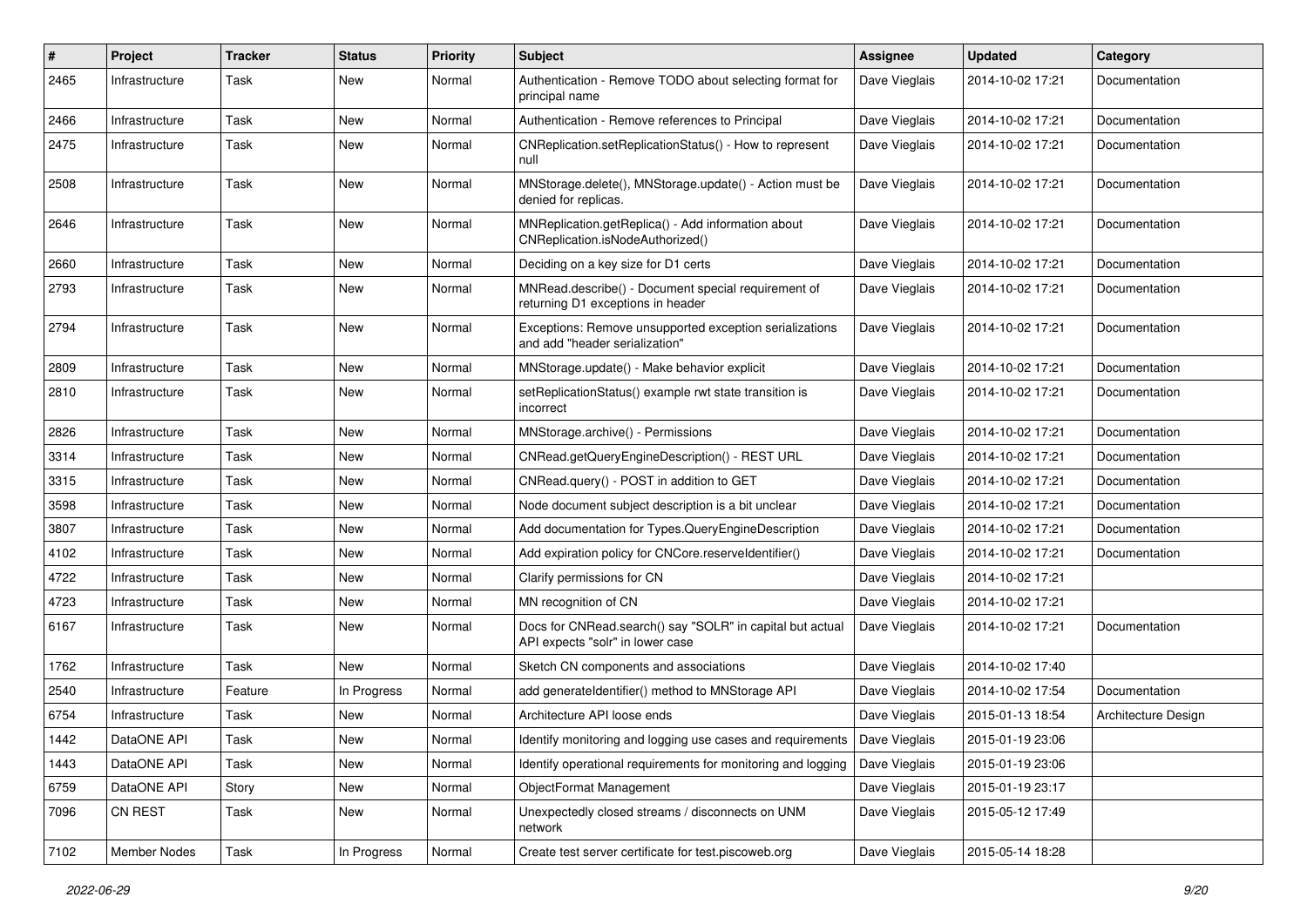| #    | Project                           | <b>Tracker</b> | <b>Status</b> | <b>Priority</b> | Subject                                                                                        | Assignee      | <b>Updated</b>   | Category                  |
|------|-----------------------------------|----------------|---------------|-----------------|------------------------------------------------------------------------------------------------|---------------|------------------|---------------------------|
| 7103 | <b>Member Nodes</b>               | Task           | <b>New</b>    | Normal          | Create a new test certificate for mnStagePISCO                                                 | Dave Vieglais | 2015-05-14 18:29 |                           |
| 7127 | DataONE API                       | Task           | New           | Normal          | <b>Finalize CNAuthentication interface</b>                                                     | Dave Vieglais | 2015-05-21 19:31 | api documentation         |
| 7155 | OGC-Slender<br>Node               | Task           | New           | Normal          | Design the connector, including sources of key information                                     | Dave Vieglais | 2015-06-05 11:42 |                           |
| 7149 | OGC-Slender<br>Node               | Story          | Testing       | Normal          | Implement mechanism to retrieve a list of objects available<br>from repository                 | Dave Vieglais | 2015-06-05 13:37 |                           |
| 7146 | OGC-Slender<br>Node               | Story          | In Progress   | Normal          | Determine formatId for content retrievable from NODC<br>services                               | Dave Vieglais | 2015-06-05 13:37 |                           |
| 7166 | OGC-Slender<br>Node               | Story          | New           | Normal          | Create ORE document for an NODC data package                                                   | Dave Vieglais | 2015-06-08 18:50 |                           |
| 7167 | OGC-Slender<br>Node               | Task           | New           | Normal          | Generate system metadata for science metadata                                                  | Dave Vieglais | 2015-06-08 18:58 |                           |
| 7151 | OGC-Slender<br>Node               | Story          | In Progress   | Normal          | Generate system metadata for content                                                           | Dave Vieglais | 2015-06-08 18:58 |                           |
| 7168 | OGC-Slender<br>Node               | Task           | New           | Normal          | Generate system metadata for data objects                                                      | Dave Vieglais | 2015-06-08 18:59 |                           |
| 7169 | OGC-Slender<br>Node               | Task           | New           | Normal          | Enable tracking of obsoletes / obsoleted by for data objects                                   | Dave Vieglais | 2015-06-08 19:01 |                           |
| 7170 | OGC-Slender<br>Node               | Story          | New           | Normal          | Evaluate the feasibility of extracting provenance information<br>from the journal.txt document | Dave Vieglais | 2015-06-08 21:28 |                           |
| 7177 | Infrastructure                    | Task           | New           | Normal          | Develop video documentation for certificate management                                         | Dave Vieglais | 2015-06-10 01:33 | Documentation             |
| 7176 | Infrastructure                    | Task           | New           | Normal          | Develop textual documentation for certificate management                                       | Dave Vieglais | 2015-06-10 01:33 | Documentation             |
| 7183 | Infrastructure                    | Story          | New           | Normal          | Update wild card server certificate on all test.dataone.org<br>systems                         | Dave Vieglais | 2015-06-15 15:10 | <b>Support Operations</b> |
| 2827 | Infrastructure                    | Task           | In Progress   | Normal          | nesting groups requires schema change*                                                         | Dave Vieglais | 2015-06-25 22:00 | d1_schemas                |
| 7279 | Infrastructure                    | Task           | New           | Normal          | MN implementation documentation - need document<br>management solution                         | Dave Vieglais | 2015-07-28 22:24 | Documentation             |
| 7298 | Python Libraries                  | Bug            | New           | Normal          | escapeQueryTerm should be a module method not a class<br>method                                | Dave Vieglais | 2015-08-18 15:06 | d1_libclient_python       |
| 7148 | OGC-Slender<br>Node               | Task           | In Progress   | Normal          | Determine formatId for science metadata                                                        | Dave Vieglais | 2015-09-22 16:27 |                           |
| 7439 | <b>MN Service</b><br>Registration | Task           | New           | Normal          | Update the search interface to support rendering and other<br>actions for services             | Dave Vieglais | 2015-10-16 14:06 |                           |
| 3519 | <b>Member Nodes</b>               | MNDeployment   | New           | Low             | Prairie Research Institute                                                                     | Dave Vieglais | 2015-11-19 17:00 |                           |
| 7601 | Infrastructure                    | Bug            | New           | High            | CN checksum inconsistencies                                                                    | Dave Vieglais | 2016-01-26 19:29 |                           |
| 7407 | Infrastructure                    | Story          | In Progress   | Normal          | object formats in the d1_common_java bootstrap list are<br>inconsistent with production        | Dave Vieglais | 2016-03-15 16:49 | d1_indexer                |
| 7427 | Python Libraries                  | Task           | New           | Normal          | adjust API signatures in python libraries                                                      | Dave Vieglais | 2016-03-25 01:11 | d1_libclient_python       |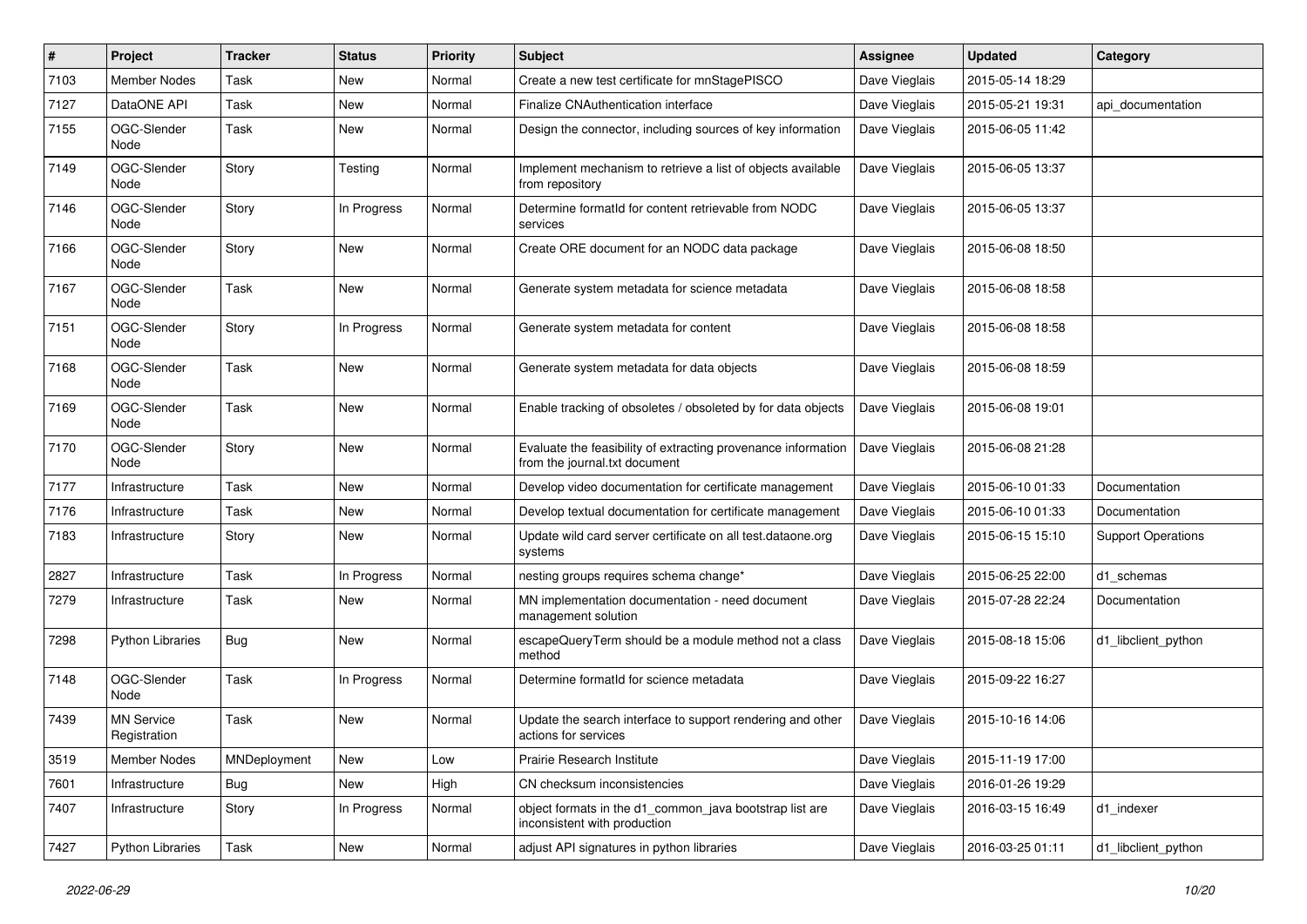| #    | Project                 | <b>Tracker</b> | <b>Status</b> | <b>Priority</b> | Subject                                                                                                                              | Assignee      | <b>Updated</b>   | Category                      |
|------|-------------------------|----------------|---------------|-----------------|--------------------------------------------------------------------------------------------------------------------------------------|---------------|------------------|-------------------------------|
| 7219 | Python GMN              | Story          | In Progress   | Normal          | Upgrade Django version used by GMN, add better support<br>for PUT operations                                                         | Dave Vieglais | 2016-03-25 01:24 |                               |
| 6497 | Python GMN              | Feature        | In Progress   | Normal          | V2 GMN Support                                                                                                                       | Dave Vieglais | 2016-03-25 01:27 |                               |
| 7137 | Python GMN              | Task           | Testing       | Normal          | Add support for V2 urls                                                                                                              | Dave Vieglais | 2016-03-25 01:27 |                               |
| 7138 | Python GMN              | Task           | Testing       | Normal          | Create new view functions                                                                                                            | Dave Vieglais | 2016-03-25 01:27 |                               |
| 7139 | Python GMN              | Task           | In Review     | Normal          | modify postgres schema                                                                                                               | Dave Vieglais | 2016-03-25 01:27 |                               |
| 7140 | Python GMN              | Task           | In Review     | Normal          | Resolve sids to pids                                                                                                                 | Dave Vieglais | 2016-03-25 01:27 |                               |
| 7199 | Python GMN              | Task           | New           | Normal          | Implement support for token authentication approach                                                                                  | Dave Vieglais | 2016-03-25 01:27 |                               |
| 7425 | <b>Python Libraries</b> | Task           | New           | Normal          | Replace httplib low level use in RestClient with the requests<br>library                                                             | Dave Vieglais | 2016-03-25 02:03 | d1 common python              |
| 7095 | Python GMN              | Story          | New           | Low             | Support HTTP redirect capability for GMN within the Vendor<br>Specific Extension model                                               | Dave Vieglais | 2016-03-25 02:30 |                               |
| 7181 | Python Libraries        | Task           | In Progress   | Normal          | add d1_libclient_python implementation                                                                                               | Dave Vieglais | 2016-04-21 22:37 | d1_libclient_python           |
| 7767 | Infrastructure          | Task           | New           | Normal          | In DataONE search results, move map display to map<br>extent                                                                         | Dave Vieglais | 2016-05-04 18:31 |                               |
| 4068 | Member Nodes            | Task           | New           | Normal          | Coordinate discussions for biodiversity data in DataONE<br>with TDWG participants                                                    | Dave Vieglais | 2016-06-17 19:31 |                               |
| 7838 | DataONE API             | Task           | New           | Normal          | Modify the obsolescence chain process to accommodate<br>the use case where both old and new PIDs are present on<br>the CN for v1 MNs | Dave Vieglais | 2016-06-29 02:20 |                               |
| 7850 | Infrastructure          | Task           | New           | Normal          | Passing SID to MNRead.systemMetadataChanged()                                                                                        | Dave Vieglais | 2016-07-20 20:00 |                               |
| 7918 | <b>CN REST</b>          | <b>Bug</b>     | New           | Normal          | SEAD object only partially synchronized - missing<br>autogen.2016092916012224122 document from<br>/var/metacat/documents             | Dave Vieglais | 2016-10-21 18:00 | cn_metacat                    |
| 7930 | <b>Member Nodes</b>     | Task           | In Progress   | Normal          | verify obsoletion in tDAR sandbox                                                                                                    | Dave Vieglais | 2016-12-01 23:47 |                               |
| 7839 | DataONE API             | Task           | New           | Normal          | Online documentation places synchronize in CNRead api                                                                                | Dave Vieglais | 2016-12-21 09:04 | api documentation             |
| 7358 | Infrastructure          | Story          | In Progress   | Normal          | ContactSubject on NodeList must be valid D1 Idap entry                                                                               | Dave Vieglais | 2016-12-21 09:05 | Authentication, Authorization |
| 4189 | Infrastructure          | Task           | In Progress   | Normal          | Update dataoneErrors.xsd to match the documentation                                                                                  | Dave Vieglais | 2017-01-14 00:24 | d1_schemas                    |
| 3191 | Member Nodes            | MNDeployment   | Deferred      | Normal          | <b>UC Vertnet Member Node</b>                                                                                                        | Dave Vieglais | 2017-01-31 14:54 |                               |
| 8066 | Infrastructure          | Task           | New           | Normal          | Verify completeness of unit test<br>MetacatRdfXmlSubprocessorTest                                                                    | Dave Vieglais | 2017-04-11 23:47 | d1_indexer                    |
| 8076 | Infrastructure          | <b>Bug</b>     | New           | High            | sysmeta can not be retrieved for some objects                                                                                        | Dave Vieglais | 2017-04-22 01:54 | dataone-cn-rest-service       |
| 8108 | Infrastructure          | Support        | New           | Normal          | Must determine the state of replication auditing for when<br>replicas on non-functioning MNs are still reported as<br>complete       | Dave Vieglais | 2017-06-06 17:56 | d1 replication auditor        |
| 8213 | Member Nodes            | Story          | New           | Normal          | KUBI node is not responding as a MN                                                                                                  | Dave Vieglais | 2017-11-06 22:18 |                               |
| 8195 | Infrastructure          | <b>Bug</b>     | In Progress   | High            | Tomcat out of memory error                                                                                                           | Dave Vieglais | 2017-12-26 20:01 |                               |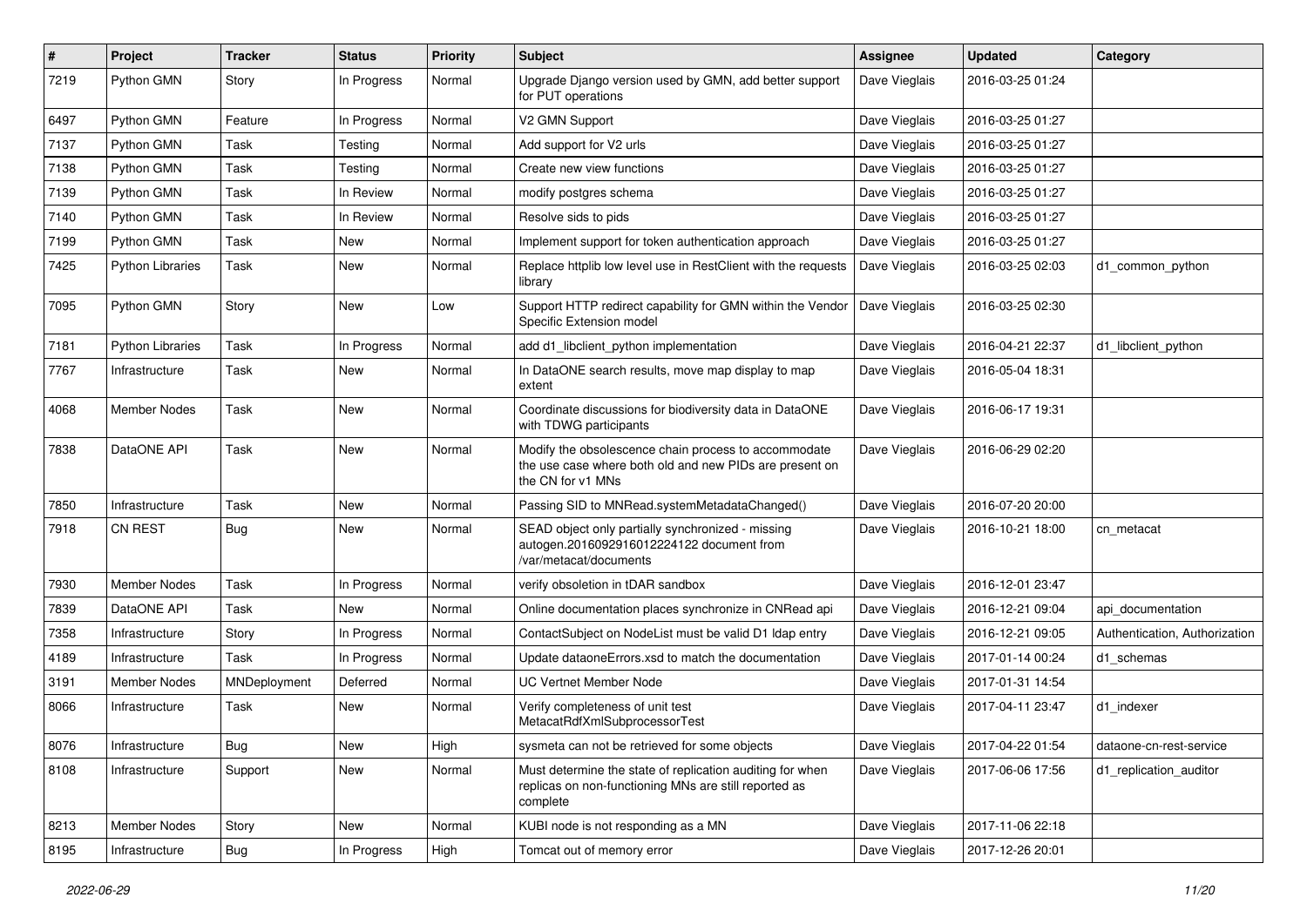| #    | Project        | <b>Tracker</b> | <b>Status</b> | <b>Priority</b> | <b>Subject</b>                                                                                   | Assignee      | <b>Updated</b>   | Category                      |
|------|----------------|----------------|---------------|-----------------|--------------------------------------------------------------------------------------------------|---------------|------------------|-------------------------------|
| 7688 | Infrastructure | <b>Bug</b>     | New           | Normal          | LogAggregation unable to change BaseURLs upon<br>updateNodeCapabilities notification             | Dave Vieglais | 2018-01-02 12:02 | d1_log_aggregation            |
| 8235 | Infrastructure | Task           | New           | Normal          | Arrange with KU library to make use of ORCID membership<br>to support DataONE authentication     | Dave Vieglais | 2018-01-09 02:01 |                               |
| 8236 | Infrastructure | Task           | <b>New</b>    | Normal          | Acquire ORCID API key under KU membership                                                        | Dave Vieglais | 2018-01-09 02:21 |                               |
| 8237 | Infrastructure | Task           | New           | Normal          | Configure production environment to use new API key<br>under KU ORCID membership                 | Dave Vieglais | 2018-01-09 02:21 | Authentication, Authorization |
| 8238 | Infrastructure | Task           | New           | Normal          | Document contacts and procedure for using KU ORCID<br>membership API key                         | Dave Vieglais | 2018-01-09 02:22 | Authentication, Authorization |
| 8234 | Infrastructure | Story          | New           | Normal          | Use University of Kansas ORCID membership to support<br>authentication in production environment | Dave Vieglais | 2018-01-09 19:10 | Authentication, Authorization |
| 8109 | Infrastructure | Story          | New           | Normal          | Does authentication token need to include group<br>information?                                  | Dave Vieglais | 2018-01-17 18:45 | Authentication, Authorization |
| 8038 | Infrastructure | Story          | In Progress   | Normal          | connect logging output to a log analysis tool                                                    | Dave Vieglais | 2018-01-17 18:52 | d1 synchronization            |
| 7920 | Infrastructure | Story          | In Progress   | Normal          | migrate apache2 authorization rules from 2.2 conforming to<br>2.4                                | Dave Vieglais | 2018-01-17 18:59 | d1 cn buildout                |
| 7882 | Infrastructure | Story          | In Progress   | Normal          | Tune CN logfile management                                                                       | Dave Vieglais | 2018-01-17 19:03 |                               |
| 7859 | Infrastructure | Story          | New           | Normal          | Add formatID for the STL 3d model file format                                                    | Dave Vieglais | 2018-01-17 19:04 |                               |
| 7716 | Infrastructure | Story          | In Progress   | Normal          | How to facilitate resubmission of sync Failures?                                                 | Dave Vieglais | 2018-01-17 19:22 | d1 synchronization            |
| 7605 | Infrastructure | Story          | New           | Normal          | MemberNodes not authorizing CN to harvest log records                                            | Dave Vieglais | 2018-01-17 19:33 | Environment.Production        |
| 7559 | Infrastructure | Story          | New           | Normal          | Develop plan for securing application passwords in the CN<br>stack                               | Dave Vieglais | 2018-01-17 19:34 | Architecture Design           |
| 6543 | Infrastructure | Story          | New           | Normal          | Support RIF-CS metadata standard                                                                 | Dave Vieglais | 2018-01-17 19:46 | Format ID                     |
| 6513 | Infrastructure | Story          | <b>New</b>    | Normal          | Create a Local Cache of all Membernode log records on the<br>single master CN                    | Dave Vieglais | 2018-01-17 19:49 | d1_log_aggregation            |
| 6071 | Infrastructure | Story          | In Progress   | Normal          | Release Notes and documentation                                                                  | Dave Vieglais | 2018-01-17 19:53 | Documentation                 |
| 6056 | Infrastructure | Story          | New           | Normal          | remove log aggregation processing from d1-processing<br>Linux service                            | Dave Vieglais | 2018-01-17 19:55 | d1_log_aggregation            |
| 5141 | Infrastructure | Story          | In Progress   | Normal          | Describe the mn.updateSystemMetadata behavior in use<br>case document                            | Dave Vieglais | 2018-01-17 19:58 | Documentation                 |
| 4188 | Infrastructure | Story          | In Progress   | Normal          | dataone Exception definition and implementation requires<br>clarification                        | Dave Vieglais | 2018-01-17 20:05 | d1 schemas                    |
| 3720 | Infrastructure | Story          | New           | Normal          | resource maps should be validated                                                                | Dave Vieglais | 2018-01-17 20:17 | Documentation                 |
| 2944 | Infrastructure | Story          | New           | Normal          | Design and implement a MN kill switch mechanism                                                  | Dave Vieglais | 2018-01-17 20:30 | <b>Support Operations</b>     |
| 2488 | Infrastructure | Story          | New           | Normal          | Changing the authoritativeMembernode will require all<br>replica's systemMetadata be updated     | Dave Vieglais | 2018-01-17 20:39 | d1_synchronization            |
| 725  | Infrastructure | Story          | In Progress   | Normal          | Create Authentication and Access control design<br>specifications                                | Dave Vieglais | 2018-01-17 20:52 | Documentation                 |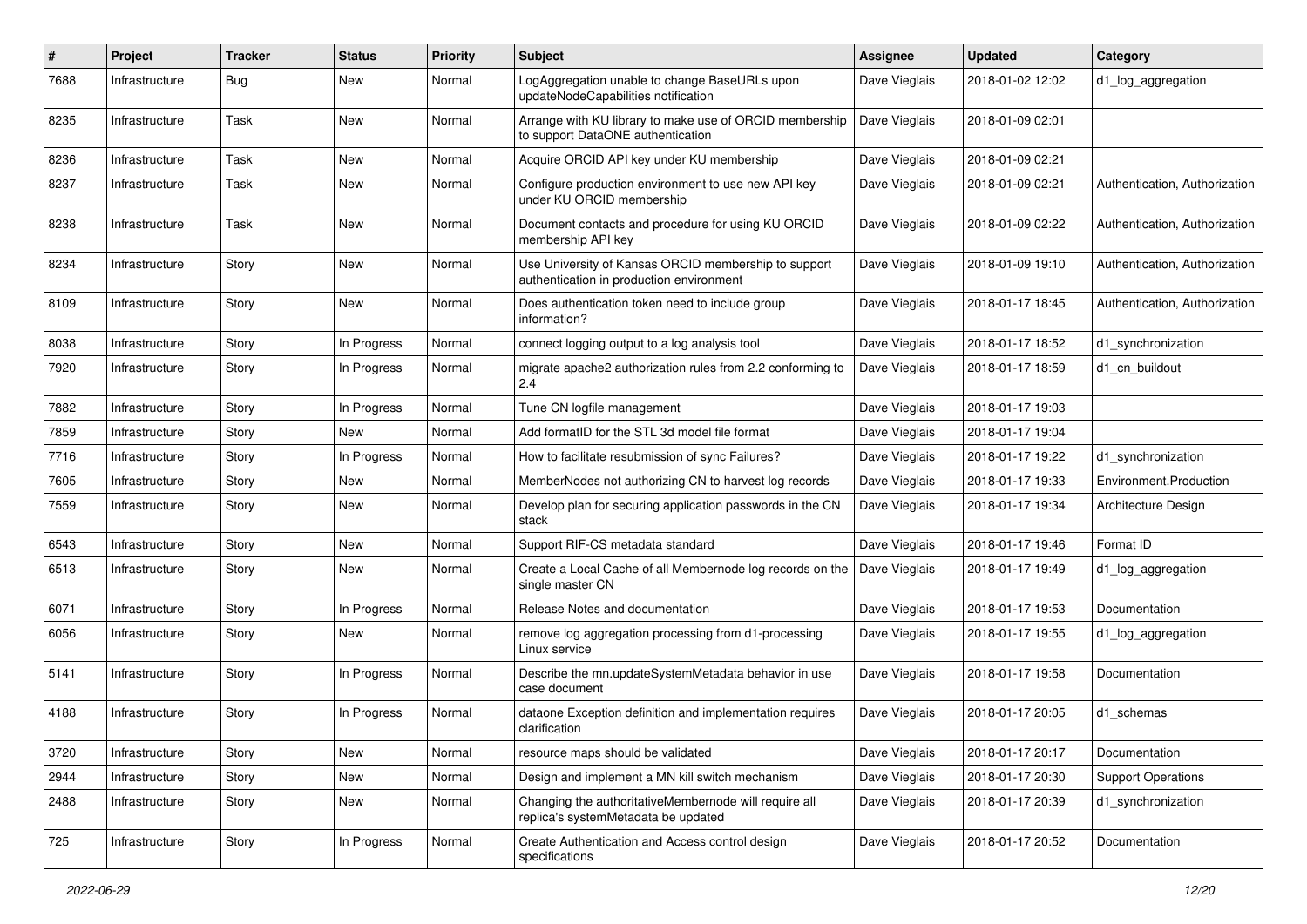| #    | Project             | <b>Tracker</b> | <b>Status</b> | <b>Priority</b> | <b>Subject</b>                                                                                     | <b>Assignee</b> | <b>Updated</b>   | Category                  |
|------|---------------------|----------------|---------------|-----------------|----------------------------------------------------------------------------------------------------|-----------------|------------------|---------------------------|
| 8369 | Infrastructure      | Task           | <b>New</b>    | Normal          | Verify operation and transfer DNS                                                                  | Dave Vieglais   | 2018-02-15 17:40 |                           |
| 8161 | Infrastructure      | <b>Bug</b>     | <b>New</b>    | Normal          | d1-processing Out of Memory Error                                                                  | Dave Vieglais   | 2018-02-20 16:19 | d1 process daemon         |
| 8222 | Infrastructure      | Task           | New           | Normal          | reindex all isotc211 content in production to reflect final<br>decisions from origin field mapping | Dave Vieglais   | 2018-03-22 16:56 | d1 indexer                |
| 3520 | <b>Member Nodes</b> | MNDeployment   | New           | Low             | ARCTOS Collaborative Collection Management Solution                                                | Dave Vieglais   | 2018-04-17 17:18 |                           |
| 8583 | DataONE API         | Feature        | New           | Normal          | Provide some mechanism for diagnosing correctness of MN<br>certificates                            | Dave Vieglais   | 2018-05-02 03:18 |                           |
| 7967 | Infrastructure      | Bug            | In Progress   | Normal          | The CN is not following the xml schema definition when<br>creating dataone exceptions              | Dave Vieglais   | 2018-05-23 18:13 | Architecture Design       |
| 8602 | Infrastructure      | Story          | New           | Normal          | Log aggregation and augmentation process mid 2018<br>updates                                       | Dave Vieglais   | 2018-06-07 20:49 | d1_log_aggregation        |
| 8603 | Infrastructure      | <b>Bug</b>     | <b>New</b>    | Normal          | log aggregation incorrectly assigning location information                                         | Dave Vieglais   | 2018-06-07 20:52 | d1_log_aggregation        |
| 8604 | Infrastructure      | Task           | <b>New</b>    | Normal          | Update the static IP lists for robots etc                                                          | Dave Vieglais   | 2018-06-07 20:56 | d1_log_aggregation        |
| 8634 | Member Nodes        | Story          | New           | Normal          | DAAC: Testing & Development                                                                        | Dave Vieglais   | 2018-07-02 14:55 |                           |
| 8642 | Infrastructure      | Bug            | <b>New</b>    | Normal          | Replication tasks apparently not deleted from backing store<br>in a timely fashion                 | Dave Vieglais   | 2018-07-05 12:11 | d1_replication            |
| 3529 | <b>Member Nodes</b> | MNDeployment   | Operational   | Normal          | Replication instance at ORC                                                                        | Dave Vieglais   | 2018-08-31 15:21 |                           |
| 3530 | <b>Member Nodes</b> | MNDeployment   | Operational   | Normal          | Replication instance at UCSB                                                                       | Dave Vieglais   | 2018-08-31 15:22 |                           |
| 3172 | <b>Member Nodes</b> | MNDeployment   | Operational   | Normal          | Replication instance at UNM                                                                        | Dave Vieglais   | 2018-08-31 15:22 |                           |
| 4730 | <b>Member Nodes</b> | MNDeployment   | Testing       | Normal          | Global Biodiversity Information Facility                                                           | Dave Vieglais   | 2018-09-26 19:45 |                           |
| 8747 | Infrastructure      | Task           | New           | Normal          | Adjust package configuration to persist changes between<br>updates                                 | Dave Vieglais   | 2018-11-16 17:32 |                           |
| 8368 | Infrastructure      | Story          | <b>New</b>    | Normal          | Update backup strategy for jenkins job configurations to<br>subversion                             | Dave Vieglais   | 2019-01-22 19:25 | <b>Support Operations</b> |
| 8367 | Infrastructure      | Story          | <b>New</b>    | Normal          | Duplicate jenkins jobs from UNM to UCSB                                                            | Dave Vieglais   | 2019-01-22 19:25 | <b>Support Operations</b> |
| 8366 | Infrastructure      | Story          | <b>New</b>    | Normal          | Migrate jenkins continuous integration from UNM to UCSB                                            | Dave Vieglais   | 2019-01-22 19:26 | <b>Support Operations</b> |
| 8771 | CN REST             | Story          | New           | Normal          | Issue with LDAP when updating `nodeReplicationPolicy`                                              | Dave Vieglais   | 2019-03-05 19:43 | d1_cn_rest                |
| 8780 | Infrastructure      | Feature        | New           | Normal          | Develop support for DataCite 4.0 and 4.1 and 4.2                                                   | Dave Vieglais   | 2019-03-30 20:38 | d1 indexer                |
| 8749 | <b>CN REST</b>      | Story          | <b>New</b>    | Normal          | Fix log aggregation events from the CN without associated<br>CN IPs                                | Dave Vieglais   | 2019-05-01 22:25 |                           |
| 8035 | Member Nodes        | MNDeployment   | Operational   | Normal          | IEDA_EarthChem Library (Interdisciplinary Earth Data<br>Alliance)                                  | Dave Vieglais   | 2019-05-06 14:25 |                           |
| 8721 | Member Nodes        | MNDeployment   | Operational   | Normal          | IEDA_US Antarctic Program Data Center (Interdisciplinary<br>Earth Data Alliance)                   | Dave Vieglais   | 2019-05-14 13:46 |                           |
| 8704 | Member Nodes        | MNDeployment   | Operational   | Normal          | IEDA_Marine-Geo Digital Library (Interdisciplinary Earth<br>Data Alliance)                         | Dave Vieglais   | 2019-05-14 13:47 |                           |
| 8804 | Infrastructure      | Task           | New           | Normal          | Add Idap backup config to cn os-core                                                               | Dave Vieglais   | 2019-05-21 12:32 | dataone-cn-os-core        |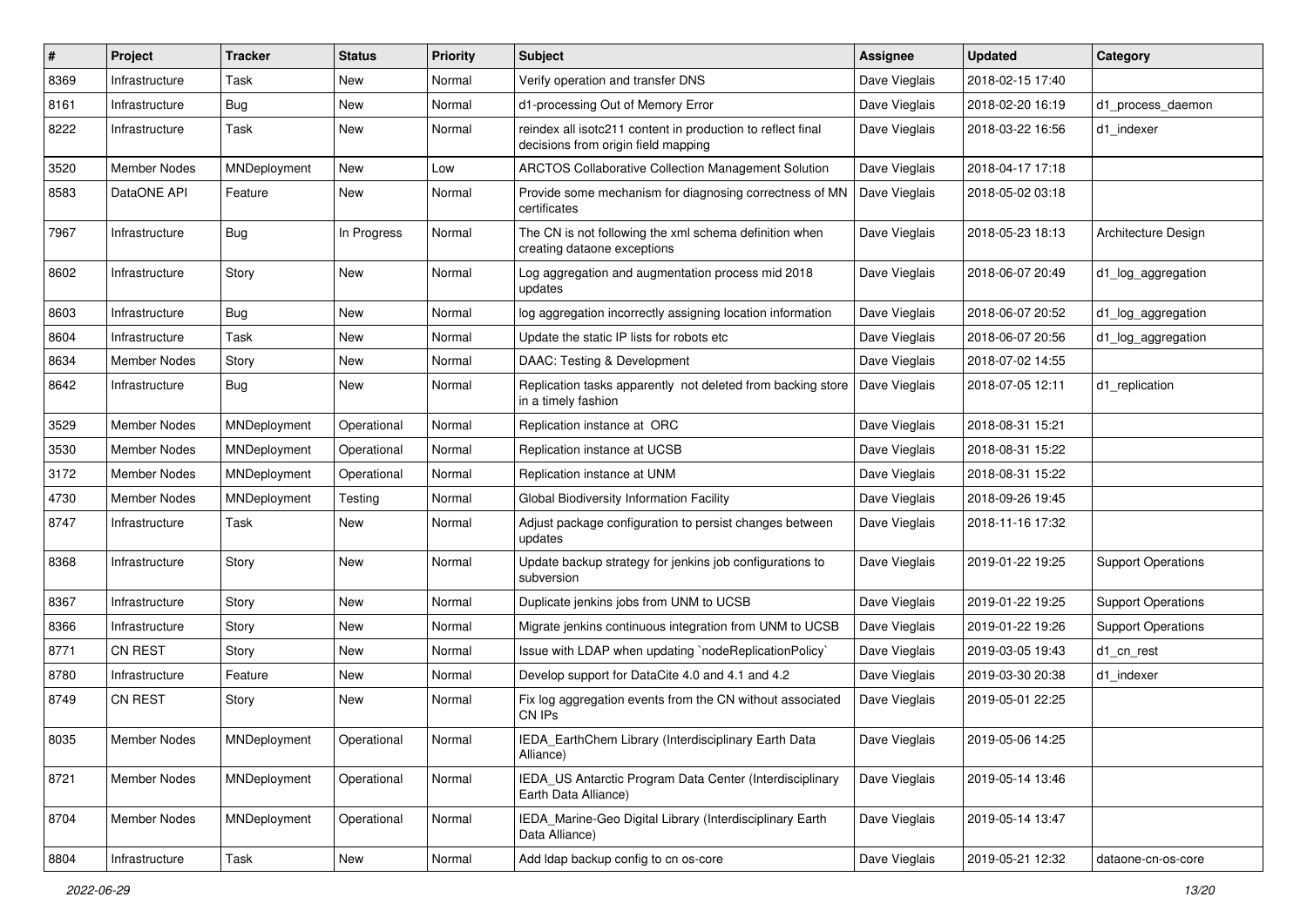| $\sharp$ | Project             | <b>Tracker</b> | <b>Status</b> | <b>Priority</b> | <b>Subject</b>                                                                                                                            | <b>Assignee</b> | <b>Updated</b>   | Category                  |
|----------|---------------------|----------------|---------------|-----------------|-------------------------------------------------------------------------------------------------------------------------------------------|-----------------|------------------|---------------------------|
| 8823     | Infrastructure      | Story          | New           | High            | Recent Apache and OpenSSL combinations break<br>connectivity on Ubuntu 18.04                                                              | Dave Vieglais   | 2019-06-19 02:43 |                           |
| 8824     | Infrastructure      | Task           | In Progress   | High            | Install Apache 2.4.39 and disable TLSv1.3 on CNs                                                                                          | Dave Vieglais   | 2019-06-19 12:11 |                           |
| 3228     | Member Nodes        | MNDeployment   | Operational   | Normal          | NCEI - National Centers for Environmental Information                                                                                     | Dave Vieglais   | 2019-07-08 16:28 |                           |
| 8847     | Member Nodes        | MNDeployment   | In Review     | Normal          | Freshwater Research and Environmental Database<br>(IGBFRED)                                                                               | Dave Vieglais   | 2019-10-17 19:23 |                           |
| 8232     | <b>Member Nodes</b> | Task           | New           | Normal          | MN Dashboard/Website Deployment Workflow<br>Documentation                                                                                 | Dustin Allen    | 2018-01-08 23:30 |                           |
| 2594     | Infrastructure      | Task           | <b>New</b>    | Normal          | Prepare a Mercury MN overview for the workshop                                                                                            | Giri Palanisamy | 2012-04-09 22:59 | mn.Mercury                |
| 7922     | Infrastructure      | Task           | New           | Normal          | DataONE Accessibility                                                                                                                     | Isis Serna      | 2016-10-31 23:05 |                           |
| 6048     | Member Nodes        | Task           | New           | Normal          | Fix 404 NotFound erros on the EDORA MN                                                                                                    | Jim Green       | 2014-11-24 14:57 |                           |
| 5988     | Infrastructure      | Task           | New           | Normal          | Determine cause of Idap "server not responding" errors<br>between prod CNs                                                                | Jing Tao        | 2014-07-22 23:18 | Hardware                  |
| 4116     | <b>Member Nodes</b> | Task           | In Progress   | Normal          | Work with FRIM to upgrade Metacat to 2.2.1 or later                                                                                       | Jing Tao        | 2015-01-23 19:02 |                           |
| 7825     | Infrastructure      | <b>Bug</b>     | <b>New</b>    | Normal          | Hazelcast service stops working after a while                                                                                             | Jing Tao        | 2016-06-07 18:53 | Metacat                   |
| 7903     | <b>CN REST</b>      | Task           | New           | Normal          | Need to implement/support the default http methods -<br>HEAD and GET on all DataONE API (both cn and mn)                                  | Jing Tao        | 2016-10-10 16:53 | d1_cn_rest                |
| 7876     | Infrastructure      | Feature        | New           | Normal          | Create a new admin page for Metacat admins to register<br>schemas                                                                         | Jing Tao        | 2016-12-21 09:11 | Metacat                   |
| 7933     | Infrastructure      | Bug            | New           | Normal          | d1-index-task-processor stops processing task queue                                                                                       | Jing Tao        | 2017-01-11 23:47 | d1_indexer                |
| 7949     | Infrastructure      | Task           | New           | Normal          | Ensure that there's no race condition where an entry can be<br>added to "IN PROCESS" if it is already present                             | Jing Tao        | 2017-02-27 17:55 |                           |
| 7936     | Infrastructure      | <b>Bug</b>     | New           | Normal          | Same pid with different status exists in the index_task table                                                                             | Jing Tao        | 2017-02-27 18:07 | d1_indexer                |
| 7935     | Infrastructure      | Task           | New           | Normal          | Use a dedicated hazelcast queue as the listener to generate<br>index task                                                                 | Jing Tao        | 2017-02-27 18:07 | d1 indexer                |
| 8026     | Infrastructure      | Task           | Testing       | High            | Portal reaches the maximum capacity in a pool                                                                                             | Jing Tao        | 2017-03-14 00:36 | d1 portal servlet         |
| 8010     | <b>CN REST</b>      | Bug            | New           | Normal          | CN.archive fails with 401 Unauthorized when using either<br>MN or CN client certificate for PID with authoritative MN as<br>urn:node:LTER | Jing Tao        | 2017-03-21 17:10 |                           |
| 8070     | Infrastructure      | Task           | <b>New</b>    | Normal          | Consolidate the index application-context files                                                                                           | Jing Tao        | 2017-04-13 12:51 |                           |
| 7570     | Infrastructure      | Bug            | In Progress   | Normal          | Search UI requests cause Out of Memory Error                                                                                              | Jing Tao        | 2017-04-26 21:01 | d1_indexer                |
| 3492     | Infrastructure      | Bug            | In Progress   | Urgent          | Invalid PIDs in production (whitespace)                                                                                                   | Jing Tao        | 2017-04-27 15:31 | <b>Support Operations</b> |
| 4674     | Infrastructure      | <b>Bug</b>     | New           | Urgent          | Ask Judith, Mike and Virgina Perez.2.1 to obsolete those<br>pids which contain the white spaces.                                          | Jing Tao        | 2017-05-04 18:01 | d1_cn_service             |
| 8091     | Infrastructure      | Task           | In Progress   | Normal          | Mysterious sync failure of an eml object from the GOA node                                                                                | Jing Tao        | 2017-05-09 21:33 | dataone-cn-os-core        |
| 8102     | Infrastructure      | Task           | New           | Normal          | Upgrade postgresql jdbc jar file on Portal                                                                                                | Jing Tao        | 2017-06-02 20:53 | d1_portal                 |
| 8103     | Infrastructure      | Task           | New           | Normal          | Upgrade the postgresql jdbc jar file on the cn context                                                                                    | Jing Tao        | 2017-06-02 20:56 | d1_cn_service             |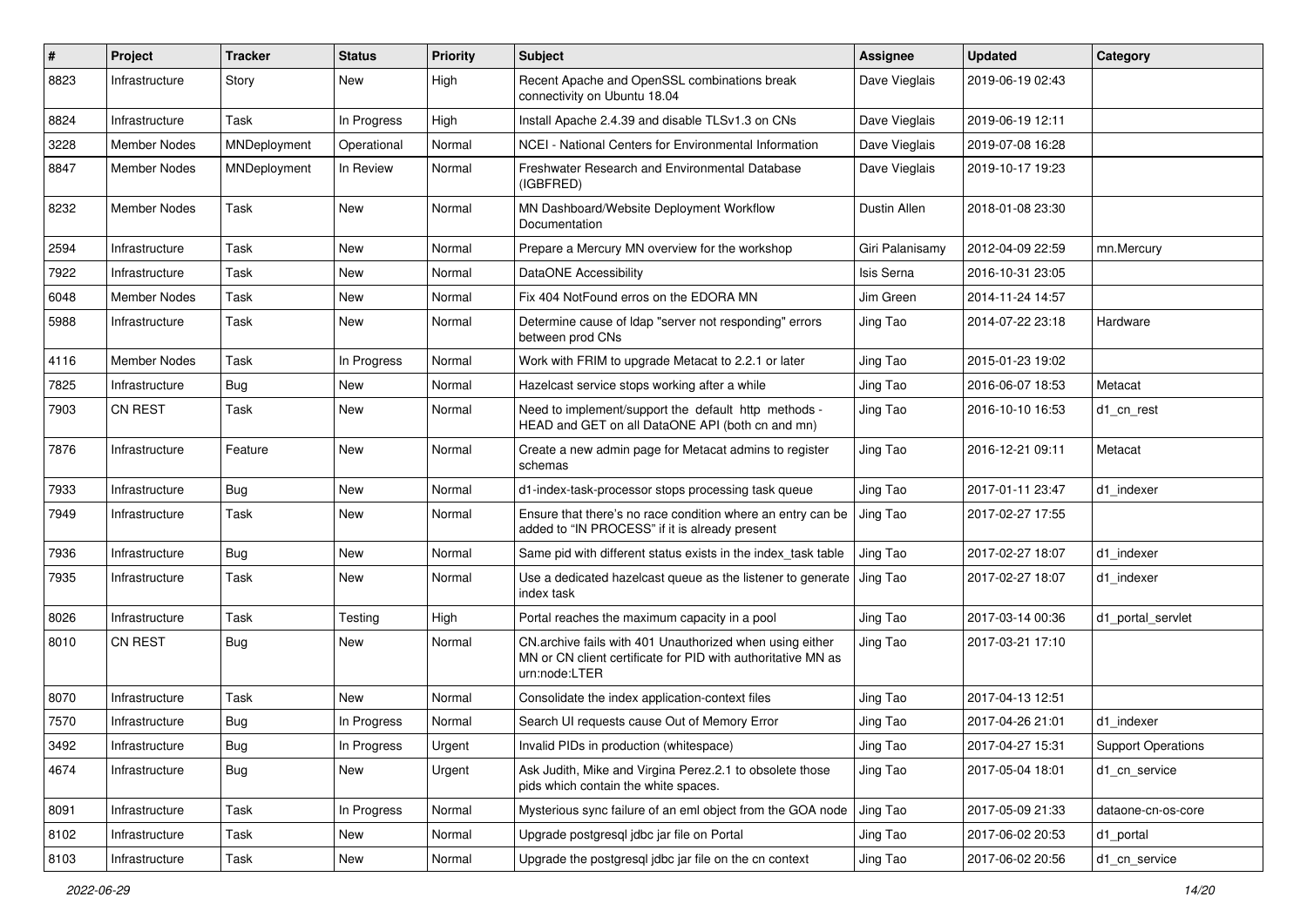| #    | Project             | <b>Tracker</b> | <b>Status</b> | <b>Priority</b> | <b>Subject</b>                                                                                                          | <b>Assignee</b> | <b>Updated</b>   | Category            |
|------|---------------------|----------------|---------------|-----------------|-------------------------------------------------------------------------------------------------------------------------|-----------------|------------------|---------------------|
| 8104 | Infrastructure      | Task           | <b>New</b>    | Normal          | Upgrade postgresql jdbc jar file on Metacat                                                                             | Jing Tao        | 2017-06-02 20:58 | Metacat             |
| 8150 | Infrastructure      | Task           | New           | Normal          | Enable CN certificate to alter authoritativeMN property in<br>SystemMetadata                                            | Jing Tao        | 2017-07-19 21:27 |                     |
| 8151 | Infrastructure      | Task           | <b>New</b>    | Normal          | CNs should verify that the authoritativeMN listed in<br>SystemMetadata is a valid MN                                    | Jing Tao        | 2017-07-19 21:32 |                     |
| 8184 | Infrastructure      | Feature        | <b>New</b>    | Normal          | a feature indicates to restart tomcat when hazelcast client<br>died                                                     | Jing Tao        | 2017-09-14 19:14 | Metacat             |
| 8196 | Infrastructure      | Bug            | <b>New</b>    | Normal          | Duplicated replicas in the system metadata                                                                              | Jing Tao        | 2017-10-18 17:19 | d1_replication      |
| 8224 | Infrastructure      | Task           | <b>New</b>    | Normal          | metacat not promoting node token privs for solr                                                                         | Jing Tao        | 2017-12-04 19:33 | Metacat             |
| 8097 | Infrastructure      | Story          | New           | Normal          | Metacat (storage) and d1-synchronize both have the code<br>to compute the checksum                                      | Jing Tao        | 2018-01-09 19:10 | d1 synchronization  |
| 8173 | Infrastructure      | Story          | <b>New</b>    | High            | add checks for retrograde systemMetadata changes                                                                        | Jing Tao        | 2018-01-17 18:38 | d1_indexer          |
| 7668 | Infrastructure      | Story          | <b>New</b>    | Normal          | Determine how indexing of data packages should work                                                                     | Jing Tao        | 2018-01-17 19:28 | d1_indexer          |
| 4278 | Infrastructure      | Story          | <b>New</b>    | Normal          | EML indexing - handle multiple temporalCoverage and<br>spatialCoverage elements                                         | Jing Tao        | 2018-01-17 20:04 | d1 indexer          |
| 8247 | <b>Member Nodes</b> | Task           | New           | Normal          | Verify upgraded metacat is operating correctly as a<br>production member node.                                          | Jing Tao        | 2018-02-02 15:49 |                     |
| 8307 | Infrastructure      | Story          | <b>New</b>    | Normal          | Check node subject on node registration and subsequent<br>calls                                                         | Jing Tao        | 2018-02-06 20:06 | d1_cn_node_registry |
| 8376 | Infrastructure      | Feature        | <b>New</b>    | Normal          | Make the script file - insertOrUpdateObjectFormatList.sh (in<br>metacat cn buildout) change the user name automatically | Jing Tao        | 2018-02-21 22:48 | d1_cn_buildout      |
| 8379 | Infrastructure      | <b>Bug</b>     | <b>New</b>    | Normal          | remove or improve AuthLdap.getGroups logging statement                                                                  | Jing Tao        | 2018-02-27 16:51 | Metacat             |
| 8380 | Infrastructure      | Bug            | New           | Normal          | MN.update method doesn't check if the authoritativeMN is<br>null on the system metadata of the new object               | Jing Tao        | 2018-03-02 21:53 | Metacat             |
| 8448 | Infrastructure      | <b>Bug</b>     | New           | Normal          | d1_cn_index_tool doesn't reindex an pid from a given file                                                               | Jing Tao        | 2018-03-02 22:06 | d1_indexer          |
| 8105 | Infrastructure      | Task           | <b>New</b>    | Normal          | Remove dataone-mercury from production CNs                                                                              | Jing Tao        | 2018-03-02 22:17 | d1_mercury          |
| 8500 | Infrastructure      | Bug            | New           | High            | Geohash not calculated properly                                                                                         | Jing Tao        | 2018-03-14 17:06 | d1 indexer          |
| 8470 | Infrastructure      | Story          | <b>New</b>    | Normal          | Make the spring context of the d1_index_processor daemon<br>more configurable                                           | Jing Tao        | 2018-03-22 16:53 | d1 indexer          |
| 8469 | CN REST             | Task           | In Progress   | Normal          | evaluate if ORCID API will continue to work after 1.2 is<br>deprecated                                                  | Jing Tao        | 2018-03-22 16:54 | d1_portal_servlet   |
| 8570 | Infrastructure      | Bug            | New           | Normal          | index task not generated for a newly synchronized object                                                                | Jing Tao        | 2018-04-20 20:51 | d1_indexer          |
| 8246 | Member Nodes        | Task           | New           | Normal          | Upgrade metacat to the latest version                                                                                   | Jing Tao        | 2018-04-23 16:09 |                     |
| 8571 | Infrastructure      | <b>Bug</b>     | In Progress   | Normal          | IndexTool can't index a data object                                                                                     | Jing Tao        | 2018-04-23 20:13 | d1_indexer          |
| 8587 | Member Nodes        | Task           | New           | Normal          | Add DataONE Logo to SanParks website                                                                                    | Jing Tao        | 2018-05-09 21:19 |                     |
| 3554 | Member Nodes        | MNDeployment   | Operational   | High            | <b>KNB</b>                                                                                                              | Jing Tao        | 2018-08-31 15:16 |                     |
| 3748 | Member Nodes        | MNDeployment   | Operational   | Normal          | PPBIO Member Node                                                                                                       | Jing Tao        | 2018-08-31 15:20 |                     |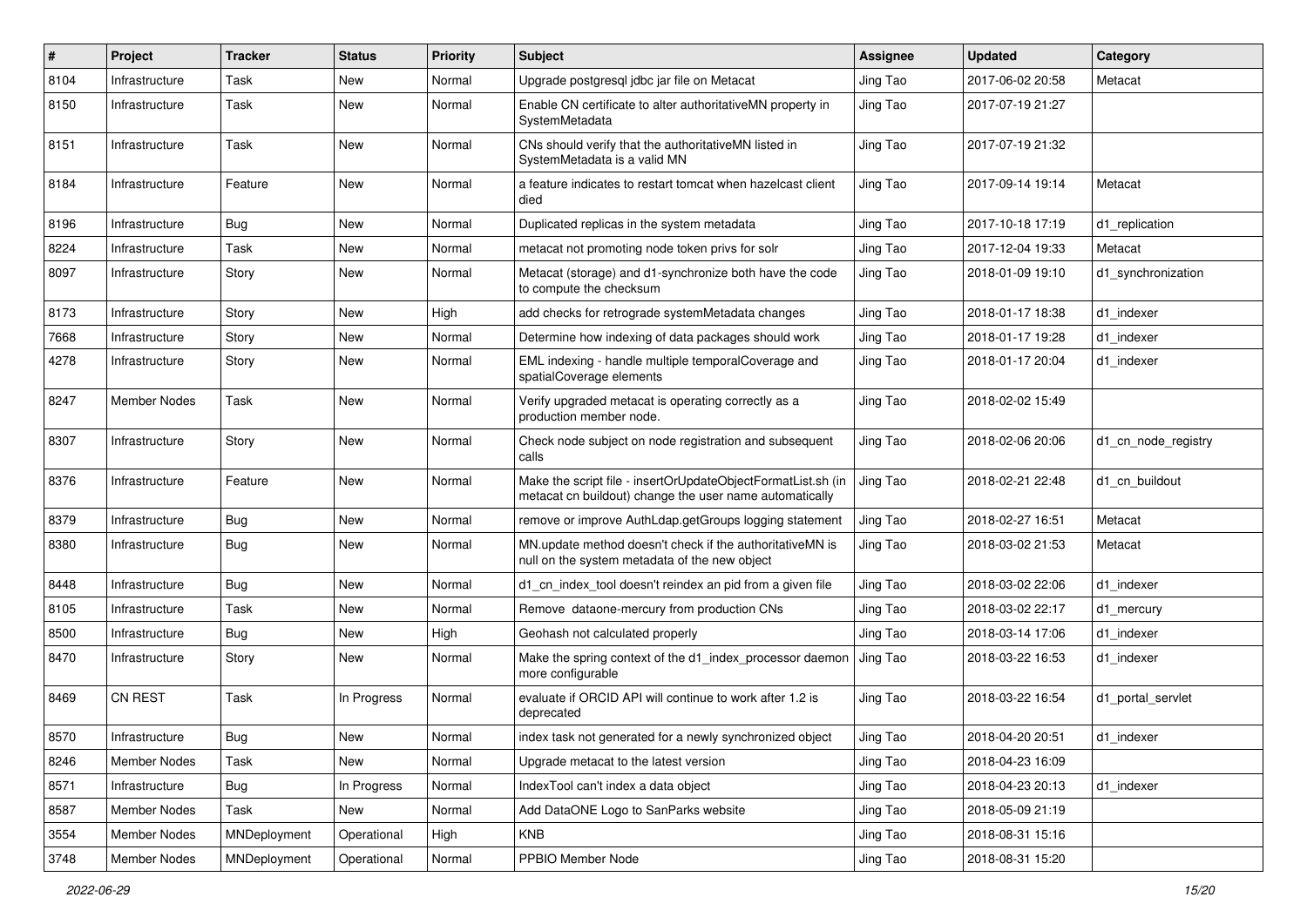| #    | Project             | <b>Tracker</b> | <b>Status</b> | <b>Priority</b> | <b>Subject</b>                                                                                                                | <b>Assignee</b> | <b>Updated</b>   | Category                |
|------|---------------------|----------------|---------------|-----------------|-------------------------------------------------------------------------------------------------------------------------------|-----------------|------------------|-------------------------|
| 8722 | Infrastructure      | Bug            | New           | High            | Object in search index but systemmetadata is not available.                                                                   | Jing Tao        | 2018-10-03 17:48 |                         |
| 8733 | CN REST             | <b>Bug</b>     | New           | Normal          | Exception handling in ForesiteResourceMap needs<br>improvement                                                                | Jing Tao        | 2018-10-12 20:09 | d1 cn index processor   |
| 8739 | Infrastructure      | Task           | In Progress   | Normal          | Attempting to set ulimit results in error on UCSB systems                                                                     | Jing Tao        | 2018-11-08 15:10 | d1 process daemon       |
| 8737 | Infrastructure      | Story          | <b>New</b>    | Normal          | Submitters and rights-holders with group permissions can't<br>be granted authorization when the sync process validates<br>sid | Jing Tao        | 2018-11-28 17:12 | d1 synchronization      |
| 8582 | CN REST             | Story          | <b>New</b>    | Normal          | Replica Auditing service is throwing errors                                                                                   | Jing Tao        | 2019-01-14 16:40 | d1_replication_auditor  |
| 8758 | Infrastructure      | Story          | New           | Normal          | Index replicationStatus field                                                                                                 | Jing Tao        | 2019-01-14 18:00 | d1 indexer              |
| 8043 | Infrastructure      | <b>Bug</b>     | New           | Normal          | The origin field for EML documents isn't properly extracted<br>when references are used                                       | Jing Tao        | 2019-02-12 18:45 | d1 indexer              |
| 8770 | <b>CN REST</b>      | Story          | <b>New</b>    | Normal          | Issue with CN handling of encoded identifiers in object/<br>meta/ node/, others?                                              | Jing Tao        | 2019-03-05 19:37 | d1_cn_rest              |
| 8782 | Infrastructure      | Story          | <b>New</b>    | Normal          | Upgrade OS to Ubuntu 18.04 on CNs                                                                                             | Jing Tao        | 2019-03-22 18:12 |                         |
| 8796 | Infrastructure      | Story          | New           | Normal          | Various issues with service access after upgrade to 18.04                                                                     | Jing Tao        | 2019-05-21 12:38 |                         |
| 8811 | Infrastructure      | Task           | <b>New</b>    | Normal          | Merge 2.3.9 changes to trunk                                                                                                  | Jing Tao        | 2019-05-21 13:06 |                         |
| 6674 | <b>Member Nodes</b> | MNDeployment   | Operational   | Normal          | OTS - Neotropical Data Center                                                                                                 | Jing Tao        | 2019-06-10 13:03 |                         |
| 8821 | Infrastructure      | Bug            | <b>New</b>    | Normal          | Object doi:10.18739/A2610VR7Z fails to index on CN                                                                            | Jing Tao        | 2019-06-19 00:06 |                         |
| 8837 | Infrastructure      | Story          | New           | Normal          | Merge the changes from metacat's feature-project-indexing<br>branch to d1 cn index processor                                  | Jing Tao        | 2019-08-16 17:18 | d1_indexer              |
| 8841 | Infrastructure      | Story          | New           | Normal          | Solr Index processor don't parse the attributes on the<br>otherEntity on an EML object                                        | Jing Tao        | 2019-09-10 22:41 | d1_indexer              |
| 8772 | Member Nodes        | MNDeployment   | Operational   | Normal          | metaGRIL                                                                                                                      | Jing Tao        | 2019-10-08 17:16 |                         |
| 8850 | Infrastructure      | Bug            | <b>New</b>    | Normal          | v2.3.11 RdfXmlSubprocessor /<br>HttpService.getDocumentBySeriesId can be wrong                                                | Jing Tao        | 2019-11-06 18:32 | d1_indexer              |
| 8849 | Infrastructure      | Story          | New           | Normal          | During sync, the CN does not detect error returned from<br>getChecksum()                                                      | Jing Tao        | 2019-11-06 22:07 |                         |
| 8851 | Infrastructure      | Story          | <b>New</b>    | Normal          | CN sends error doc with "pid" to v2 endpoint                                                                                  | Jing Tao        | 2019-11-06 22:31 | d1 synchronization      |
| 8854 | Infrastructure      | Story          | New           | Normal          | Put the system metadata part ahead of the object part when<br>d1 libclient java constructs the multipart                      | Jing Tao        | 2019-11-22 18:25 | d1 libclient java       |
| 8857 | Infrastructure      | Story          | <b>New</b>    | Normal          | D1Client.getCN() always get the production cn on the CN<br>Tomcat context                                                     | Jing Tao        | 2019-12-13 00:34 | dataone-cn-rest-service |
| 3213 | <b>Member Nodes</b> | MNDeployment   | Operational   | Normal          | University of Illinois, Chicago member node                                                                                   | Jing Tao        | 2020-01-23 22:42 |                         |
| 8817 | Infrastructure      | Task           | New           | Normal          | Configure sitemaps on the CN                                                                                                  | Jing Tao        | 2020-03-12 18:30 |                         |
| 8862 | Infrastructure      | Story          | New           | Normal          | Deploy a new dataone-cn-rest release                                                                                          | Jing Tao        | 2020-04-23 16:24 |                         |
| 8864 | CN REST             | Story          | New           | Normal          | Sychronization does not register authoritative replica entry<br>correctly                                                     | Jing Tao        | 2020-06-19 21:59 | d1_synchronization      |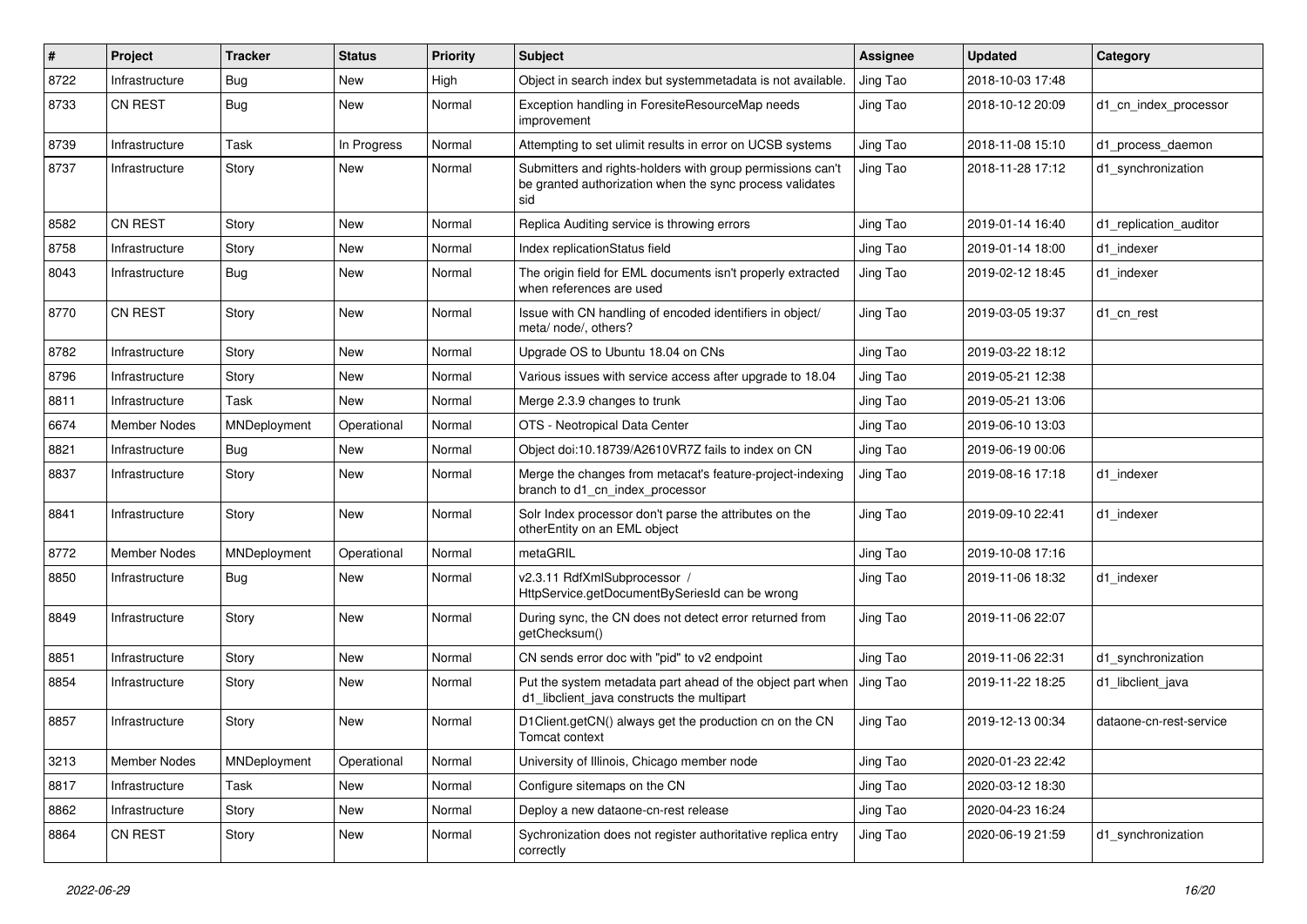| #    | <b>Project</b>      | <b>Tracker</b> | <b>Status</b> | <b>Priority</b> | Subject                                                                                                | <b>Assignee</b> | <b>Updated</b>   | Category   |
|------|---------------------|----------------|---------------|-----------------|--------------------------------------------------------------------------------------------------------|-----------------|------------------|------------|
| 8867 | CN REST             | Bug            | New           | High            | CNCore.listChecksumAlgorithms() returns incorrect list                                                 | Jing Tao        | 2020-08-06 00:06 | d1 cn rest |
| 8869 | Infrastructure      | Story          | <b>New</b>    | Normal          | Equivalent identities show owning different amount of<br>packages.                                     | Jing Tao        | 2020-09-24 22:34 | d1_indexer |
| 3410 | Member Nodes        | Task           | New           | Normal          | Develop a Redmine Cheatsheet to help with a wider<br>REDMine user community interacting with MN issues | John Cobb       | 2012-11-30 19:36 |            |
| 8683 | Member Nodes        | Story          | <b>New</b>    | Normal          | USGS SDC: redeploy as a v2 Slender Node with GMN                                                       | John Evans      | 2019-05-15 14:03 |            |
| 8830 | <b>Member Nodes</b> | Task           | New           | Normal          | <b>Requirements Analysis</b>                                                                           | John Evans      | 2019-08-06 14:44 |            |
| 8829 | Member Nodes        | Task           | New           | High            | get DKAN connected to GMN                                                                              | John Evans      | 2019-09-03 13:24 |            |
| 7865 | Member Nodes        | MNDeployment   | Planning      | Normal          | Hydroshare (CUAHSI)                                                                                    | John Evans      | 2019-09-17 14:33 |            |
| 3230 | <b>Member Nodes</b> | MNDeployment   | Planning      | Normal          | ARM - Atmospheric Radiation Measurement member node                                                    | John Evans      | 2019-11-25 20:10 |            |
| 8831 | Member Nodes        | Story          | New           | Normal          | Import error with schema org.data                                                                      | John Evans      | 2019-08-05 18:57 |            |
| 8832 | Member Nodes        | Story          | New           | Normal          | Conflict between pyshacl and owlr on ubuntu                                                            | John Evans      | 2019-08-05 19:32 |            |
| 8833 | Member Nodes        | Story          | New           | Normal          | Problems utilizing pyshacl within SlenderNodes                                                         | John Evans      | 2019-08-09 18:20 |            |
| 8835 | Member Nodes        | Story          | New           | Normal          | Add ability for scanner to stop after a certain number of<br>errors                                    | John Evans      | 2019-08-12 19:16 |            |
| 3596 | Infrastructure      | Task           | New           | Normal          | Fix Merritt Repository resource map typing of triple objects                                           | John Kunze      | 2013-02-19 02:27 | mn.Merritt |
| 4046 | Member Nodes        | Task           | In Progress   | Normal          | Laura to check with Mike re USGS-NWRC planning                                                         | Laura Moyers    | 2013-11-03 21:43 |            |
| 3686 | Member Nodes        | MNDeployment   | Deferred      | Normal          | Movebank for Animal Tracking Data                                                                      | Laura Moyers    | 2013-12-05 19:31 |            |
| 4013 | Member Nodes        | Task           | New           | Normal          | Follow-up on plans for TERN following Oct ILTER meeting<br>in Korea                                    | Laura Moyers    | 2014-02-20 21:58 |            |
| 3537 | Member Nodes        | Task           | New           | Normal          | Contact followup on Citsci.org MN prospect                                                             | Laura Moyers    | 2014-03-28 18:03 |            |
| 4045 | Member Nodes        | Task           | In Progress   | Normal          | Conversation with Laura/Mike re USGS ScienceBase<br>planning                                           | Laura Moyers    | 2014-05-30 19:45 |            |
| 7046 | Member Nodes        | Task           | <b>New</b>    | High            | Certificate DC=org, DC=dataone, CN=osu.piscoweb.org<br>expires in Prod environment                     | Laura Moyers    | 2015-04-20 16:54 |            |
| 4224 | <b>Member Nodes</b> | MNDeployment   | <b>New</b>    | Low             | Japan Long Term Ecological Research Network                                                            | Laura Moyers    | 2015-11-19 00:52 |            |
| 4227 | <b>Member Nodes</b> | MNDeployment   | <b>New</b>    | Low             | <b>TRY Plant Trait Database</b>                                                                        | Laura Moyers    | 2015-11-19 15:40 |            |
| 7052 | <b>Member Nodes</b> | MNDeployment   | New           | Low             | BaMBa - Brazilian Marine Biodiversity Database                                                         | Laura Moyers    | 2015-11-19 17:03 |            |
| 6359 | Member Nodes        | MNDeployment   | <b>New</b>    | Low             | <b>SiBBr</b>                                                                                           | Laura Moyers    | 2015-11-19 17:20 |            |
| 6382 | <b>Member Nodes</b> | Task           | In Progress   | Normal          | ICMBIO: Determine feasibility                                                                          | Laura Moyers    | 2015-11-19 17:21 |            |
| 3844 | Member Nodes        | MNDeployment   | New           | Normal          | Oregon Explorer program at OSU                                                                         | Laura Moyers    | 2015-11-19 17:22 |            |
| 6853 | Member Nodes        | MNDeployment   | New           | High            | OBIS (Ocean Biogeographic Information System)                                                          | Laura Moyers    | 2015-11-19 17:46 |            |
| 3690 | <b>Member Nodes</b> | MNDeployment   | New           | Low             | Digital Library of Vertebrate Morphology, University of<br>Texas                                       | Laura Moyers    | 2015-11-19 17:53 |            |
| 3685 | <b>Member Nodes</b> | MNDeployment   | New           | Low             | National SocioEnvironmental Synthesis Center                                                           | Laura Moyers    | 2015-11-19 17:58 |            |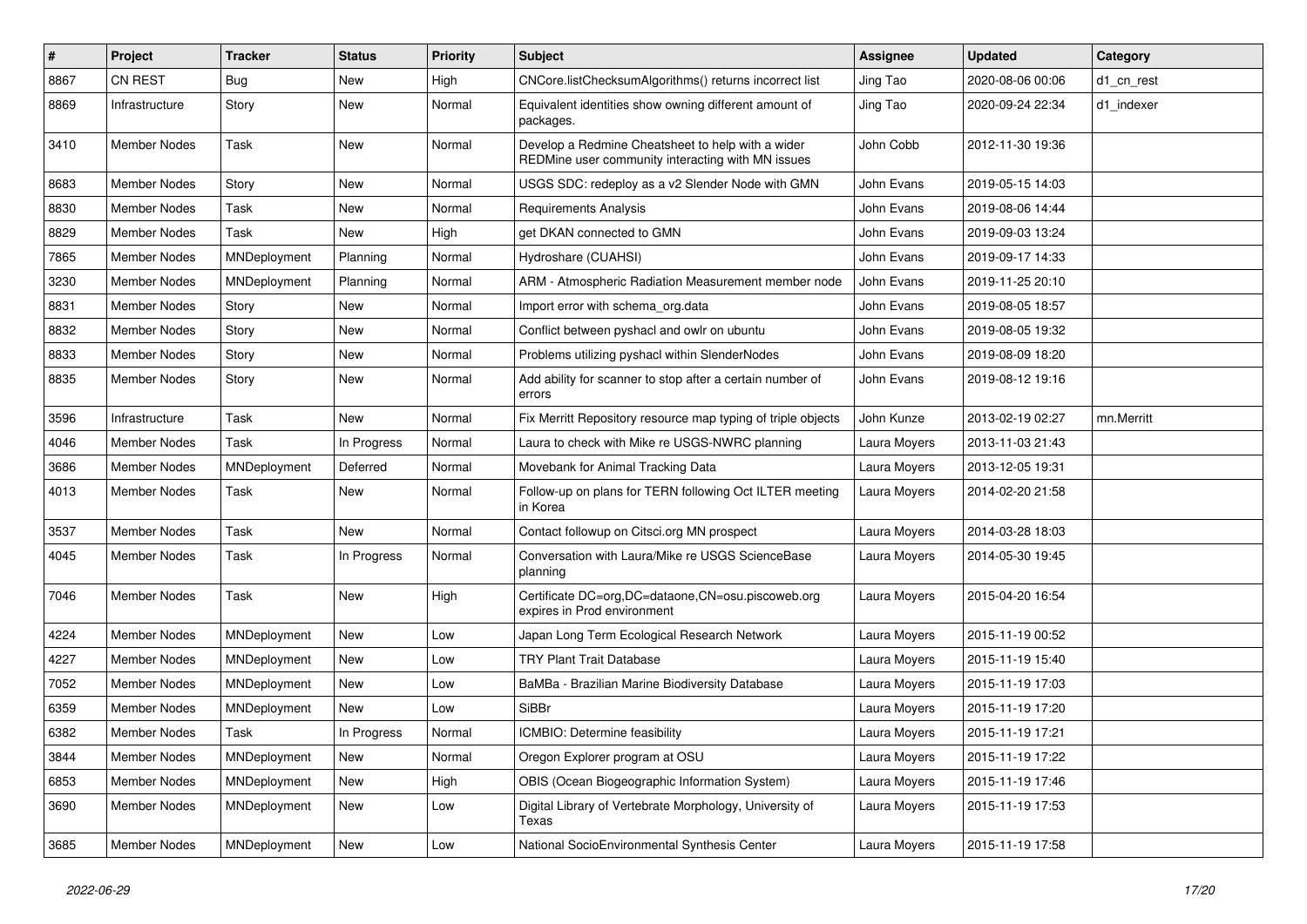| #    | Project             | <b>Tracker</b> | <b>Status</b> | <b>Priority</b> | <b>Subject</b>                                                         | <b>Assignee</b> | <b>Updated</b>   | Category               |
|------|---------------------|----------------|---------------|-----------------|------------------------------------------------------------------------|-----------------|------------------|------------------------|
| 3684 | <b>Member Nodes</b> | MNDeployment   | New           | Low             | Branner Earth Sciences Library - Stanford University                   | Laura Moyers    | 2015-11-19 19:04 |                        |
| 3680 | <b>Member Nodes</b> | MNDeployment   | New           | Low             | Federal University of Pernambuco, Brazil                               | Laura Moyers    | 2015-11-19 19:34 |                        |
| 3664 | <b>Member Nodes</b> | MNDeployment   | New           | High            | Landcare Research New Zealand                                          | Laura Moyers    | 2015-11-19 19:39 |                        |
| 3633 | Member Nodes        | MNDeployment   | New           | Low             | Bay Delta Member Node                                                  | Laura Moyers    | 2015-11-19 19:44 |                        |
| 7551 | <b>Member Nodes</b> | MNDeployment   | New           | Normal          | FAO - Food and Agriculture Organization of the UN                      | Laura Moyers    | 2015-12-15 15:08 |                        |
| 7552 | Member Nodes        | MNDeployment   | New           | Normal          | iDigBio - Integrated Digitized Biocollections                          | Laura Moyers    | 2016-01-05 23:45 |                        |
| 7611 | Infrastructure      | Story          | New           | Normal          | ORNLDAAC fails during log aggregation                                  | Laura Moyers    | 2016-01-26 16:39 | Environment.Production |
| 7612 | Infrastructure      | Task           | In Progress   | Normal          | Contact ORNLDAAC                                                       | Laura Moyers    | 2016-02-11 18:02 | Environment.Production |
| 7640 | Infrastructure      | Story          | New           | Normal          | ONEShare failing with ServiceFailure                                   | Laura Moyers    | 2016-02-12 16:39 | Environment.Production |
| 7641 | Infrastructure      | Task           | <b>New</b>    | Normal          | contact ONEShare                                                       | Laura Moyers    | 2016-02-12 16:40 | Environment.Production |
| 7666 | Infrastructure      | <b>Bug</b>     | New           | Normal          | mnTestMPC repeating attempts to set replica status to<br><b>FAILED</b> | Laura Moyers    | 2016-02-25 21:44 | Environment.Stage1     |
| 7606 | Infrastructure      | Task           | In Progress   | Normal          | NRDC does not trust the CN certificate for log harvesting              | Laura Moyers    | 2016-04-06 16:14 | Environment.Production |
| 7712 | Infrastructure      | Story          | New           | Normal          | Sanparks fails during LogAggregation                                   | Laura Moyers    | 2016-04-06 16:43 | Environment.Production |
| 7607 | Infrastructure      | Task           | New           | Normal          | LTER_EUROPE refuses the production CN from harvesting<br>log records   | Laura Moyers    | 2016-06-09 16:34 | Environment.Production |
| 4083 | <b>Member Nodes</b> | MNDeployment   | Deferred      | Normal          | Forest Research Institute Malaysia (FRIM)                              | Laura Moyers    | 2016-06-17 19:31 |                        |
| 7048 | Member Nodes        | MNDeployment   | Deferred      | Low             | <b>USGS Regional Climate Centers</b>                                   | Laura Moyers    | 2016-06-17 19:32 |                        |
| 3681 | Member Nodes        | MNDeployment   | New           | Normal          | <b>EPA's Atlantic Ecology Division</b>                                 | Laura Moyers    | 2016-06-23 00:10 |                        |
| 7512 | Member Nodes        | MNDeployment   | New           | Normal          | ECOSCOPE - Network of Research Observatories on<br>Biodiversity        | Laura Moyers    | 2016-07-22 12:40 |                        |
| 7924 | <b>Member Nodes</b> | MNDeployment   | New           | Normal          | LTER-Spain network                                                     | Laura Moyers    | 2016-11-21 14:49 |                        |
| 7978 | Member Nodes        | Task           | New           | Normal          | GINA: Establish DataONE user identity in Testing<br>Environment        | Laura Moyers    | 2017-01-27 18:44 |                        |
| 7976 | <b>Member Nodes</b> | Task           | <b>New</b>    | Normal          | GINA: Register any new object formats in all environments              | Laura Moyers    | 2017-01-27 18:45 |                        |
| 7980 | <b>Member Nodes</b> | Task           | <b>New</b>    | Normal          | GINA: Verify MN Content and Services in Testing<br>Environment         | Laura Moyers    | 2017-01-27 18:46 |                        |
| 7981 | Member Nodes        | Task           | New           | Normal          | GINA: Register MN in Testing Environment                               | Laura Moyers    | 2017-01-27 18:47 |                        |
| 7982 | Member Nodes        | Task           | New           | Normal          | GINA: Verify CN Content and Services in Testing<br>Environment         | Laura Moyers    | 2017-01-27 18:59 |                        |
| 7984 | Member Nodes        | Task           | New           | Normal          | GINA: Show MN as "upcoming" on the dashboard                           | Laura Moyers    | 2017-01-27 22:13 |                        |
| 7985 | Member Nodes        | Task           | New           | Normal          | GINA: Establish DataONE user identity in Production                    | Laura Moyers    | 2017-01-27 22:15 |                        |
| 7987 | <b>Member Nodes</b> | Task           | New           | Normal          | GINA: Verify MN Content and Services in Production                     | Laura Moyers    | 2017-01-27 22:16 |                        |
| 7988 | Member Nodes        | Task           | New           | Normal          | GINA: Register MN in Production                                        | Laura Moyers    | 2017-01-27 22:16 |                        |
| 7989 | Member Nodes        | Task           | New           | Normal          | GINA: Verify CN Content and Services in Production                     | Laura Moyers    | 2017-01-27 22:18 |                        |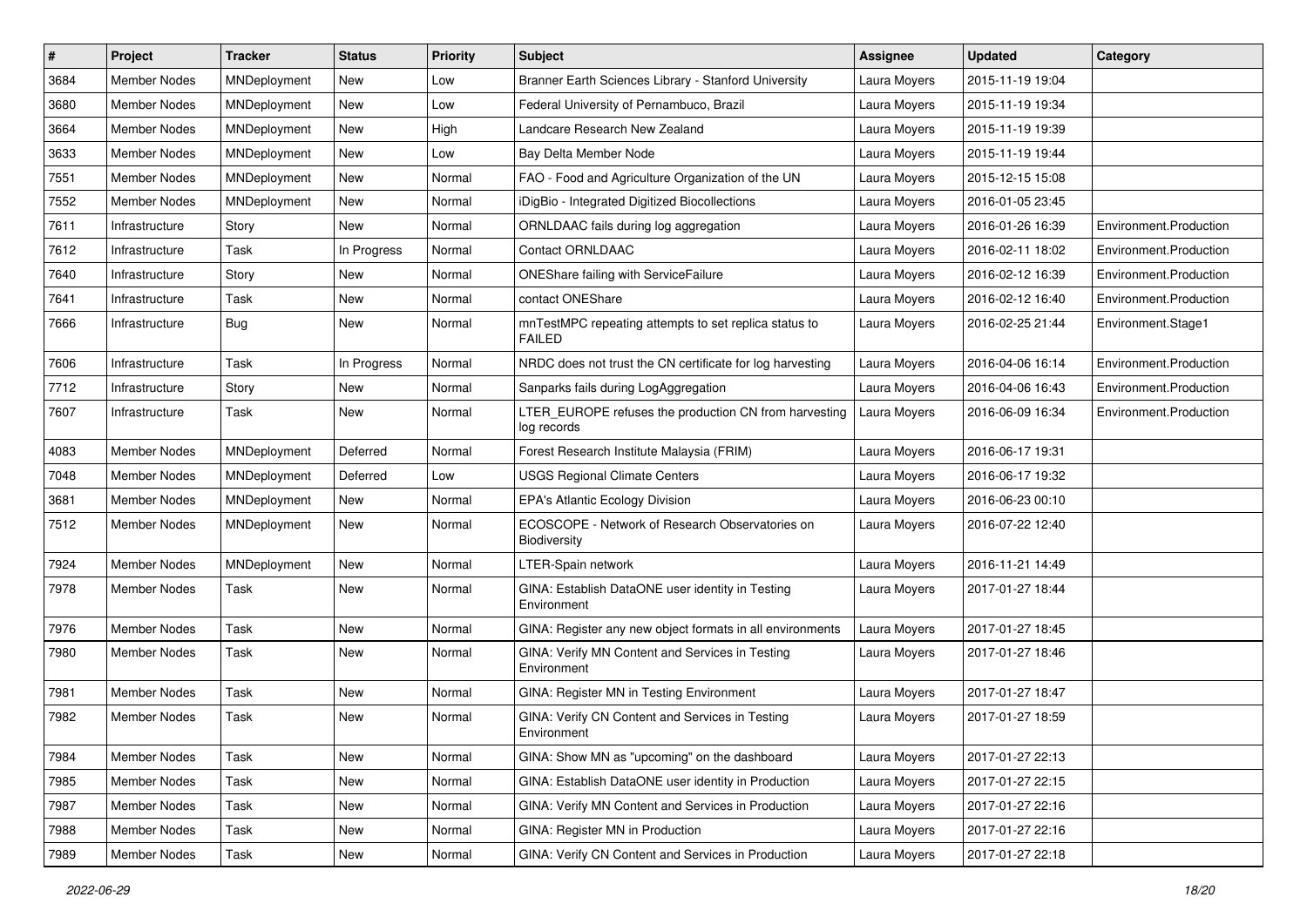| $\pmb{\#}$ | <b>Project</b>      | <b>Tracker</b> | <b>Status</b> | <b>Priority</b> | <b>Subject</b>                                                                     | <b>Assignee</b>                     | <b>Updated</b>   | Category |
|------------|---------------------|----------------|---------------|-----------------|------------------------------------------------------------------------------------|-------------------------------------|------------------|----------|
| 7990       | <b>Member Nodes</b> | Task           | New           | Normal          | GINA: Mutual acceptance                                                            | Laura Moyers                        | 2017-01-27 22:18 |          |
| 7991       | <b>Member Nodes</b> | Task           | New           | Normal          | GINA: Ensure MN appears on Current MNs webpage<br>(dashboard)                      | Laura Moyers                        | 2017-01-27 22:19 |          |
| 7992       | Member Nodes        | Task           | <b>New</b>    | Normal          | GINA: Document and Announce                                                        | Laura Moyers                        | 2017-01-27 22:19 |          |
| 4296       | <b>Member Nodes</b> | MNDeployment   | New           | Normal          | Sierra Nevada Global Change Observatory Member Node                                | Laura Moyers                        | 2017-01-30 17:01 |          |
| 3553       | <b>Member Nodes</b> | MNDeployment   | Operational   | High            | <b>PISCO</b>                                                                       | Laura Moyers                        | 2018-01-10 01:13 |          |
| 7553       | <b>Member Nodes</b> | MNDeployment   | <b>New</b>    | Normal          | OOI - Ocean Observatories Initiative                                               | Laura Moyers                        | 2018-01-25 17:51 |          |
| 8030       | Member Nodes        | MNDeployment   | New           | Normal          | <b>UCAR Research Data Archive</b>                                                  | Laura Moyers                        | 2018-04-16 17:39 |          |
| 7851       | Member Nodes        | MNDeployment   | New           | Low             | CESAB - Center for Synthesis and Analysis for Biodiversity                         | Laura Moyers                        | 2018-04-17 17:19 |          |
| 7549       | <b>Member Nodes</b> | MNDeployment   | <b>New</b>    | Low             | COS - the Center for Open Science                                                  | Laura Moyers                        | 2018-04-17 17:20 |          |
| 8009       | Member Nodes        | MNDeployment   | New           | Low             | Geometabolome                                                                      | Laura Moyers                        | 2018-04-17 17:22 |          |
| 3480       | <b>Member Nodes</b> | MNDeployment   | <b>New</b>    | Low             | Globe.gov                                                                          | Laura Moyers                        | 2018-04-17 17:23 |          |
| 3555       | Member Nodes        | MNDeployment   | Operational   | High            | <b>SANParks</b>                                                                    | Laura Moyers                        | 2018-05-09 21:19 |          |
| 3531       | Member Nodes        | MNDeployment   | Operational   | Normal          | Gulf of Alaska Data Portal                                                         | Laura Moyers                        | 2018-05-15 17:40 |          |
| 5453       | <b>Member Nodes</b> | MNDeployment   | Deferred      | Normal          | Dataverse                                                                          | Laura Moyers                        | 2018-07-24 16:41 |          |
| 3708       | Member Nodes        | MNDeployment   | Operational   | Normal          | Minnesota Population Center                                                        | Laura Moyers                        | 2018-08-06 19:43 |          |
| 3560       | Member Nodes        | MNDeployment   | Operational   | Normal          | Cornell Lab of Ornithology eBird                                                   | Laura Moyers                        | 2018-08-06 21:12 |          |
| 3558       | Member Nodes        | MNDeployment   | Operational   | High            | <b>CDL Merritt</b>                                                                 | Laura Moyers                        | 2018-08-23 17:05 |          |
| 5450       | Member Nodes        | Task           | In Progress   | Normal          | (Waiting for) USC to complete development of MN stack<br>(derived from GMN)        | Laura Moyers                        | 2018-08-31 15:26 |          |
| 7051       | <b>Member Nodes</b> | MNDeployment   | Operational   | Normal          | <b>GRIIDC</b> - Gulf of Mexico Research Initiative                                 | Laura Moyers                        | 2018-09-25 17:14 |          |
| 7082       | Member Nodes        | MNDeployment   | Operational   | Normal          | USGS Science Data Catalog (SDC)                                                    | Laura Moyers                        | 2018-10-09 16:27 |          |
| 7956       | <b>Member Nodes</b> | MNDeployment   | Operational   | Normal          | Environmental Data Initiative (EDI)                                                | Laura Moyers                        | 2018-11-13 19:14 |          |
| 3232       | Member Nodes        | MNDeployment   | Operational   | High            | LTER-EUROPE                                                                        | Laura Moyers                        | 2018-11-21 16:58 |          |
| 3118       | <b>Member Nodes</b> | MNDeployment   | Operational   | Urgent          | Dryad Member Node                                                                  | Laura Moyers                        | 2019-03-05 18:37 |          |
| 3521       | <b>Member Nodes</b> | MNDeployment   | Operational   | Immediate       | <b>SEAD Member Node</b>                                                            | Laura Moyers                        | 2019-06-05 17:46 |          |
| 6485       | <b>Member Nodes</b> | MNDeployment   | Operational   | High            | The Digital Archaeology Record (tDAR)                                              | Laura Moyers                        | 2019-10-09 02:24 |          |
| 6562       | <b>Member Nodes</b> | MNDeployment   | Operational   | Normal          | BCO-DMO                                                                            | Laura Moyers                        | 2021-12-04 00:47 |          |
| 7550       | Member Nodes        | Task           | New           | Normal          | GoA portal not copying to KNB                                                      | Lauren Walker                       | 2015-12-14 21:41 |          |
| 7900       | <b>Member Nodes</b> | Task           | New           | Normal          | R2R: modify searchUI to accommodate cruise path display<br>for single data package | Lauren Walker                       | 2016-10-04 23:43 |          |
| 7899       | Member Nodes        | Task           | New           | Normal          | R2R: modify searchUI to accommodate composite data<br>density with cruise paths    | Lauren Walker                       | 2016-10-05 03:51 |          |
| 3236       | Member Nodes        | MNDeployment   | New           | Normal          | UCNRS member node                                                                  | Mark Schildhauer   2013-01-30 20:59 |                  |          |